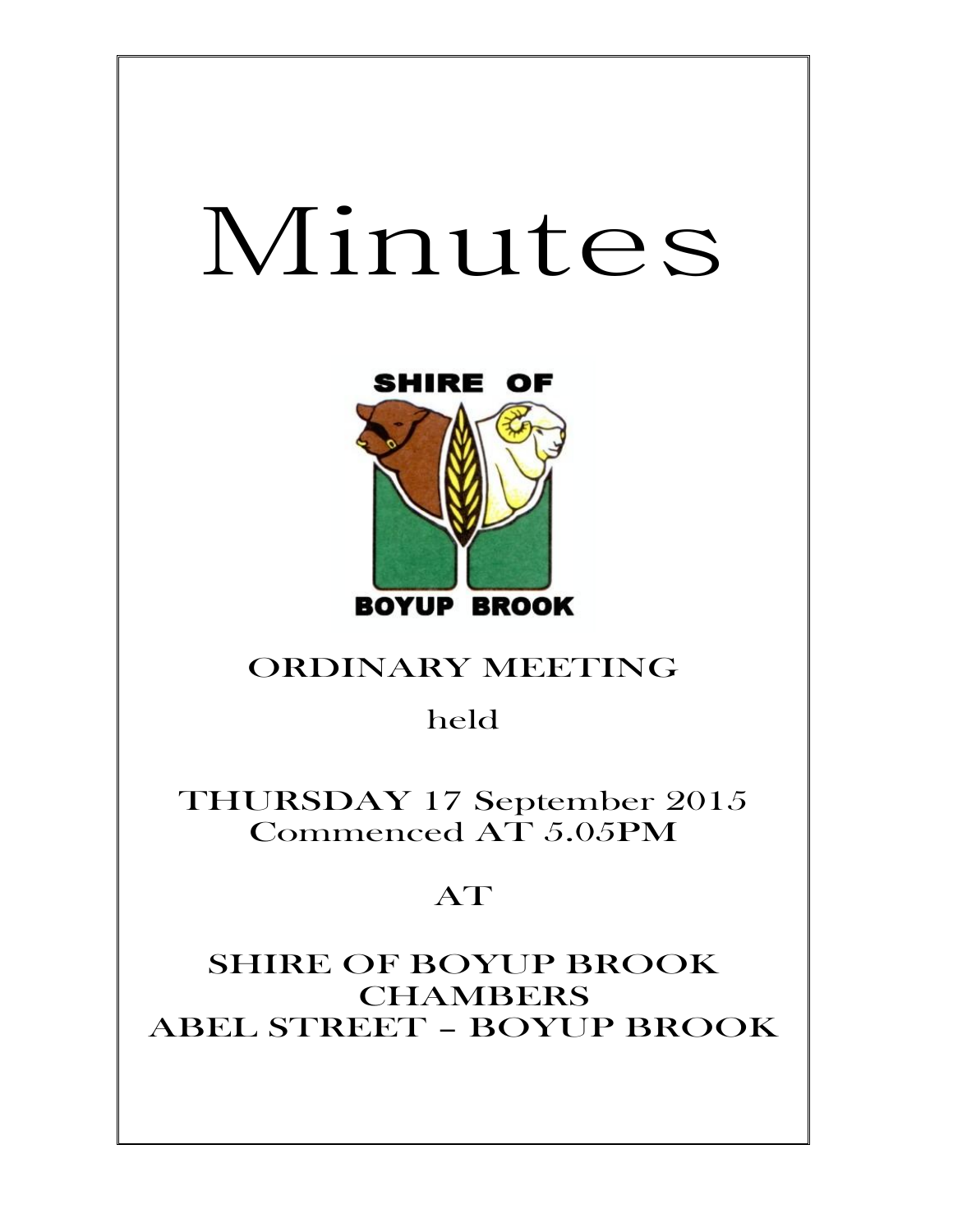## **TABLE OF CONTENTS**

|              | RECORD OF ATTENDANCE/APOLOGIES/LEAVE OF ABSENCE PREVIOUSLY                                                                                                                                    |  |
|--------------|-----------------------------------------------------------------------------------------------------------------------------------------------------------------------------------------------|--|
|              |                                                                                                                                                                                               |  |
|              |                                                                                                                                                                                               |  |
|              |                                                                                                                                                                                               |  |
| $\mathbf{2}$ |                                                                                                                                                                                               |  |
| 2.1          |                                                                                                                                                                                               |  |
| 3            |                                                                                                                                                                                               |  |
| 4            |                                                                                                                                                                                               |  |
| 5            |                                                                                                                                                                                               |  |
| 6            |                                                                                                                                                                                               |  |
| 7            |                                                                                                                                                                                               |  |
| 8.1          |                                                                                                                                                                                               |  |
|              |                                                                                                                                                                                               |  |
|              |                                                                                                                                                                                               |  |
|              | 8.2.2                                                                                                                                                                                         |  |
|              |                                                                                                                                                                                               |  |
|              | 8.3.1 Department of Local Government and Communities - Financial Management and Compliance issues 11                                                                                          |  |
| 9            |                                                                                                                                                                                               |  |
|              | 9.1.2                                                                                                                                                                                         |  |
| 10           |                                                                                                                                                                                               |  |
|              |                                                                                                                                                                                               |  |
| 11           | URGENT BUSINESS BY APPROVAL OF THE PRESIDENT OR A MAJORITY OF COUNCILLORS PRESENT 22<br>11.1.1 Tender No 15-004 - Supply, delivery and placement of sprayed bitumen, aggregate and asphalt 22 |  |
|              |                                                                                                                                                                                               |  |
|              |                                                                                                                                                                                               |  |
|              |                                                                                                                                                                                               |  |

2  $\}$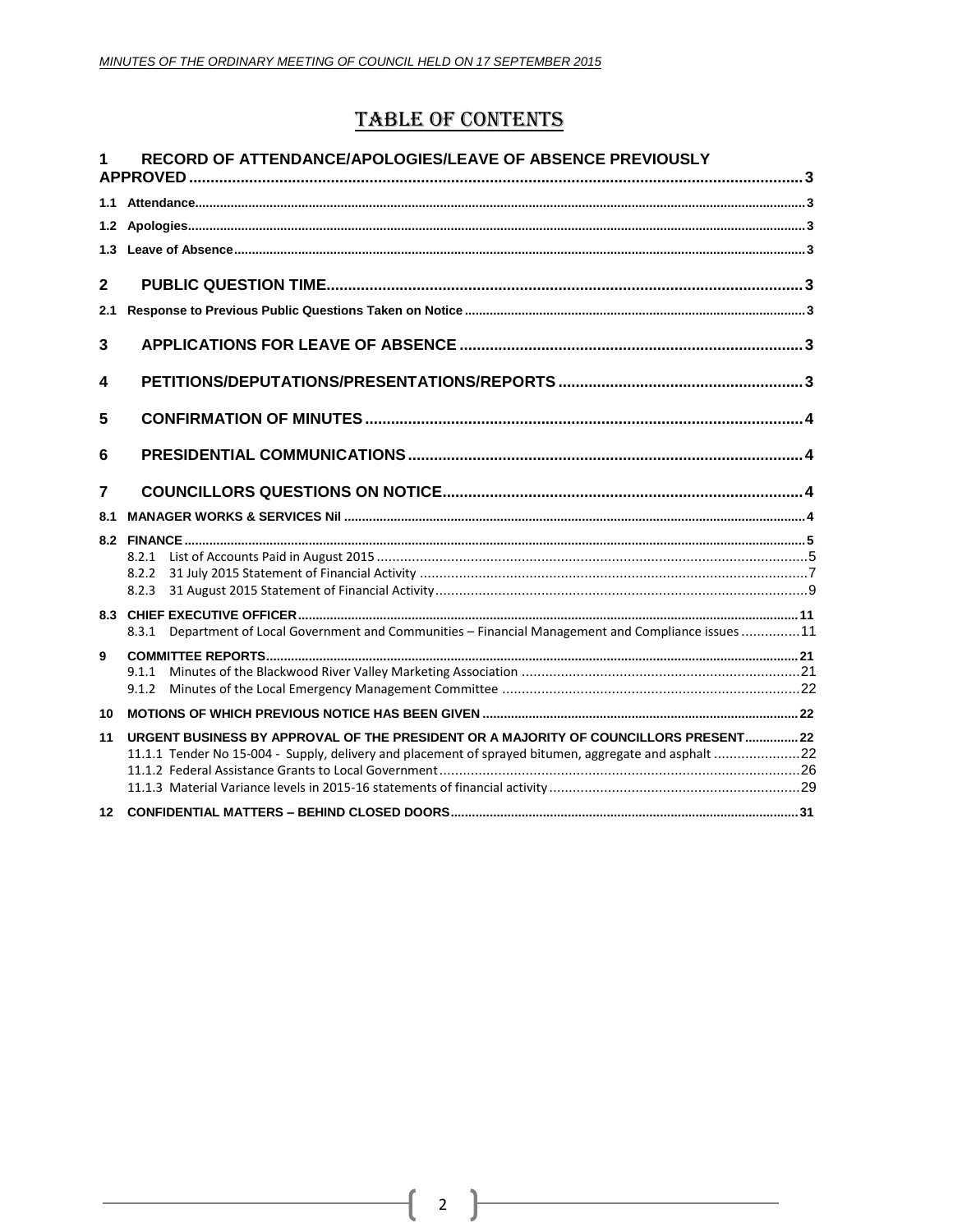### <span id="page-2-0"></span>**1 RECORD OF ATTENDANCE/APOLOGIES/LEAVE OF ABSENCE PREVIOUSLY APPROVED**

#### <span id="page-2-1"></span>**1.1 Attendance**

Cr M Giles – Shire President Cr G Aird – Deputy Shire President Cr N Blackburn Cr J Imrie Cr P Kaltenrieder Cr O'Hare Cr T Oversby Cr R Walker

STAFF: Mr Alan Lamb (Chief Executive Officer) Mr Stephen Carstairs (Director Corporate Services) Mr Rob Staniforth-Smith (Director of Works & Services) Mrs Maria Lane (Executive Assistant)

Public: Lizz Rear

<span id="page-2-2"></span>**1.2 Apologies**

Cr K Moir

- <span id="page-2-3"></span>**1.3 Leave of Absence**
- <span id="page-2-4"></span>**2 PUBLIC QUESTION TIME**

#### <span id="page-2-5"></span>**2.1 Response to Previous Public Questions Taken on Notice**

#### <span id="page-2-6"></span>**3 APPLICATIONS FOR LEAVE OF ABSENCE**

#### <span id="page-2-7"></span>**4 PETITIONS/DEPUTATIONS/PRESENTATIONS/REPORTS**

- Cr Imrie informed Council a bus load of tourists arrived in Boyup Brook and visited the Museum and the Tourist Centre.
- Cr Kaltenrieder asked if welcome packs were still given out to new residents.
- Cr Kaltenrieder suggested a Fire Hazard signage be put up at the entrance points.
- Cr Aird attended the South West Zone meeting in Margaret River on 28 August 2015.
- Cr Aird attended the Sandakan Service in Sandakan Park on 8 September 2015.

3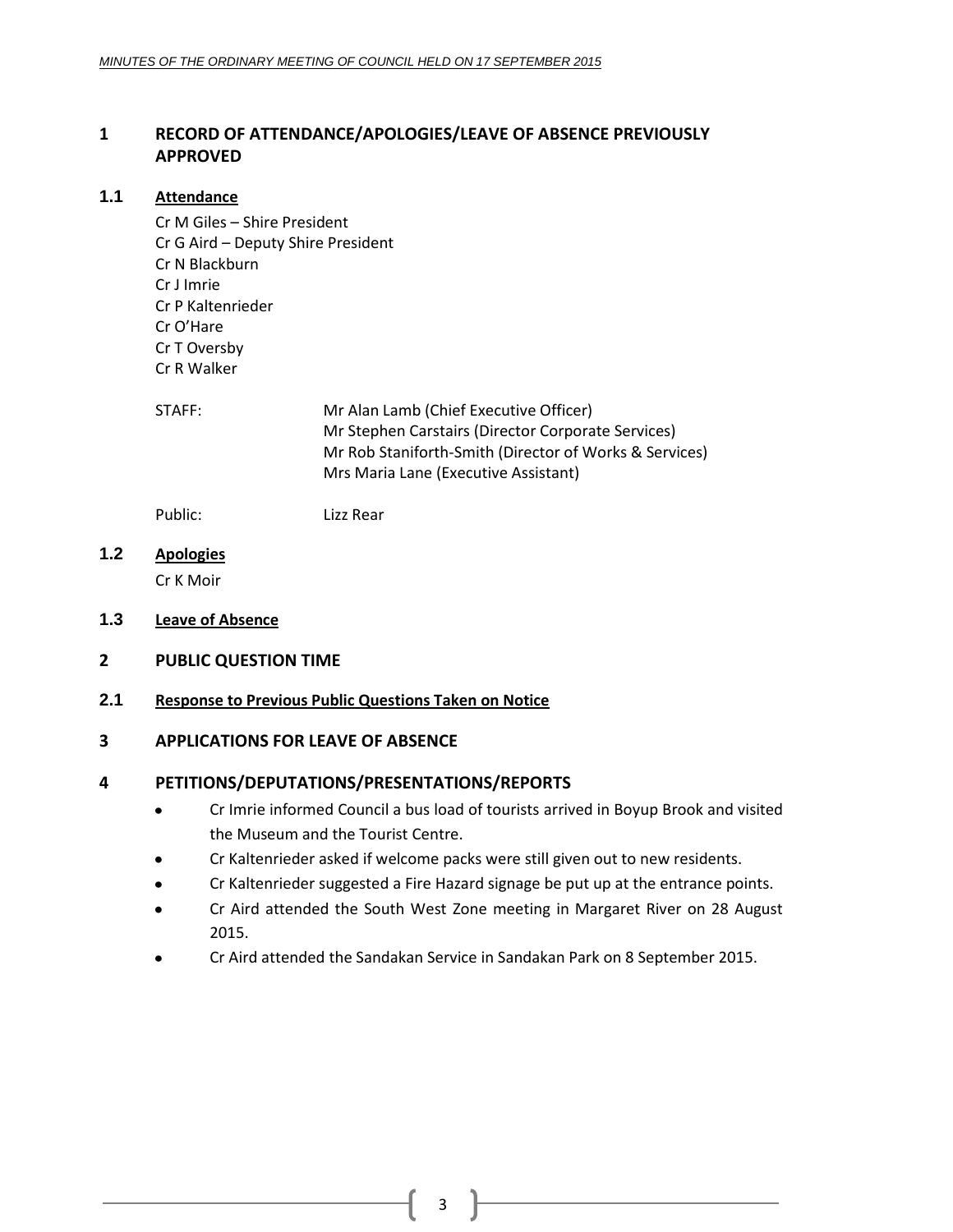#### <span id="page-3-0"></span>**5 CONFIRMATION OF MINUTES**

#### **5.1 Ordinary Meeting of Council - Thursday 27 August 2015**

**COUNCIL DECISION & OFFICER RECOMMENDATION**

**MOVED: Cr O'Hare SECONDED: Cr Imrie**

**That the minutes of the Ordinary Meeting of Council held on Thursday 27 August 2015 be confirmed as an accurate record.**

**Carried 8/0 Res 89/15**

#### <span id="page-3-1"></span>**6 PRESIDENTIAL COMMUNICATIONS**

Cr Giles attended the Sandakan Service in Sandakan Park on 8 September 2015 and was represented well by the President and visitors from Sandakan.

<span id="page-3-2"></span>**7 COUNCILLORS QUESTIONS ON NOTICE** Nil

#### <span id="page-3-3"></span>**8 REPORTS OF OFFICERS**

**8.1 MANAGER WORKS & SERVICES**

Nil

4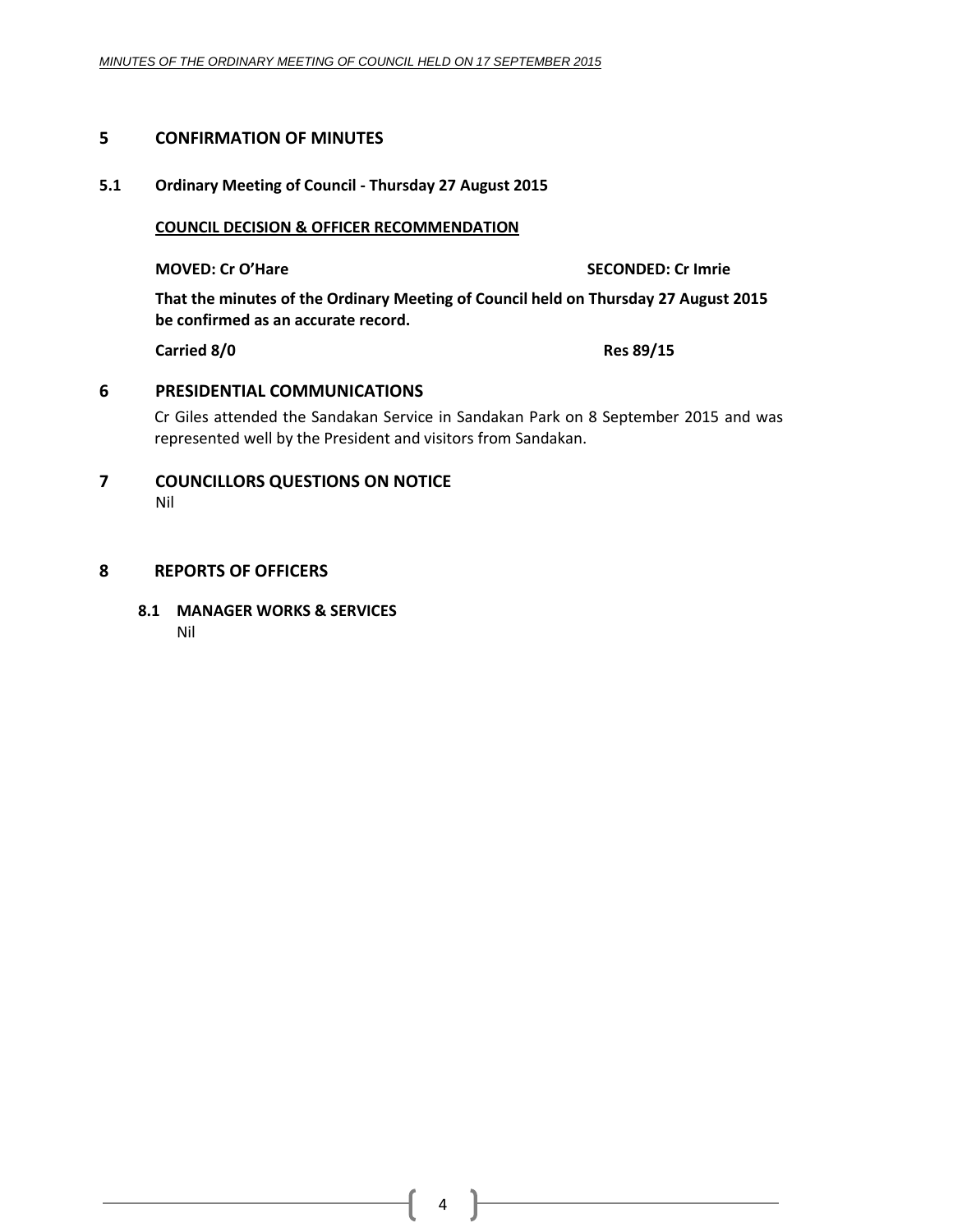#### **COUNCIL DECISION**

**MOVED: Cr Walker SECONDED: Cr Oversby**

**That the Council adopts enbloc 8.2.1, 8.2.2, 8.2.3 and 8.3.1**

<span id="page-4-0"></span>**CARRIED 8/0 Res 90/15** 

<span id="page-4-1"></span>**8.2 FINANCE**

| List of Accounts Paid in August 2015<br>8.2.1  |                                                    |  |  |  |  |  |
|------------------------------------------------|----------------------------------------------------|--|--|--|--|--|
| Location:                                      | Not applicable                                     |  |  |  |  |  |
| <b>Applicant:</b>                              | Not applicable                                     |  |  |  |  |  |
| File:                                          | FM/1/002                                           |  |  |  |  |  |
| <b>Disclosure of Officer Interest:</b><br>None |                                                    |  |  |  |  |  |
| Date:                                          | 10 September 2015                                  |  |  |  |  |  |
| Author:                                        | Stephen Carstairs - Director Corporate<br>Services |  |  |  |  |  |
| <b>Authorizing Officer:</b>                    | Alan Lamb - Chief Executive Officer                |  |  |  |  |  |
| <b>Attachments:</b>                            | Yes – List of Accounts Paid in August              |  |  |  |  |  |
|                                                |                                                    |  |  |  |  |  |

#### **SUMMARY**

In accordance with the *Local Government (Financial Management) Regulations 1996* the list of accounts paid in August 2015 are presented to Council.

#### **BACKGROUND**

This report presents accounts/invoices received for the supply of goods and services, salaries and wages, and the like which were paid during the period 01 to 31 August 2015.

#### **COMMENT**

The attached listing represents accounts/invoices the shire paid by cheque or electronic means during the period 01 to 31 August 2015.

#### **CONSULTATION**

Nil

#### **STATUTORY OBLIGATIONS**

Local Government (Financial Management) Regulations 1996, Regulations 12 and 13 apply and are as follows:

5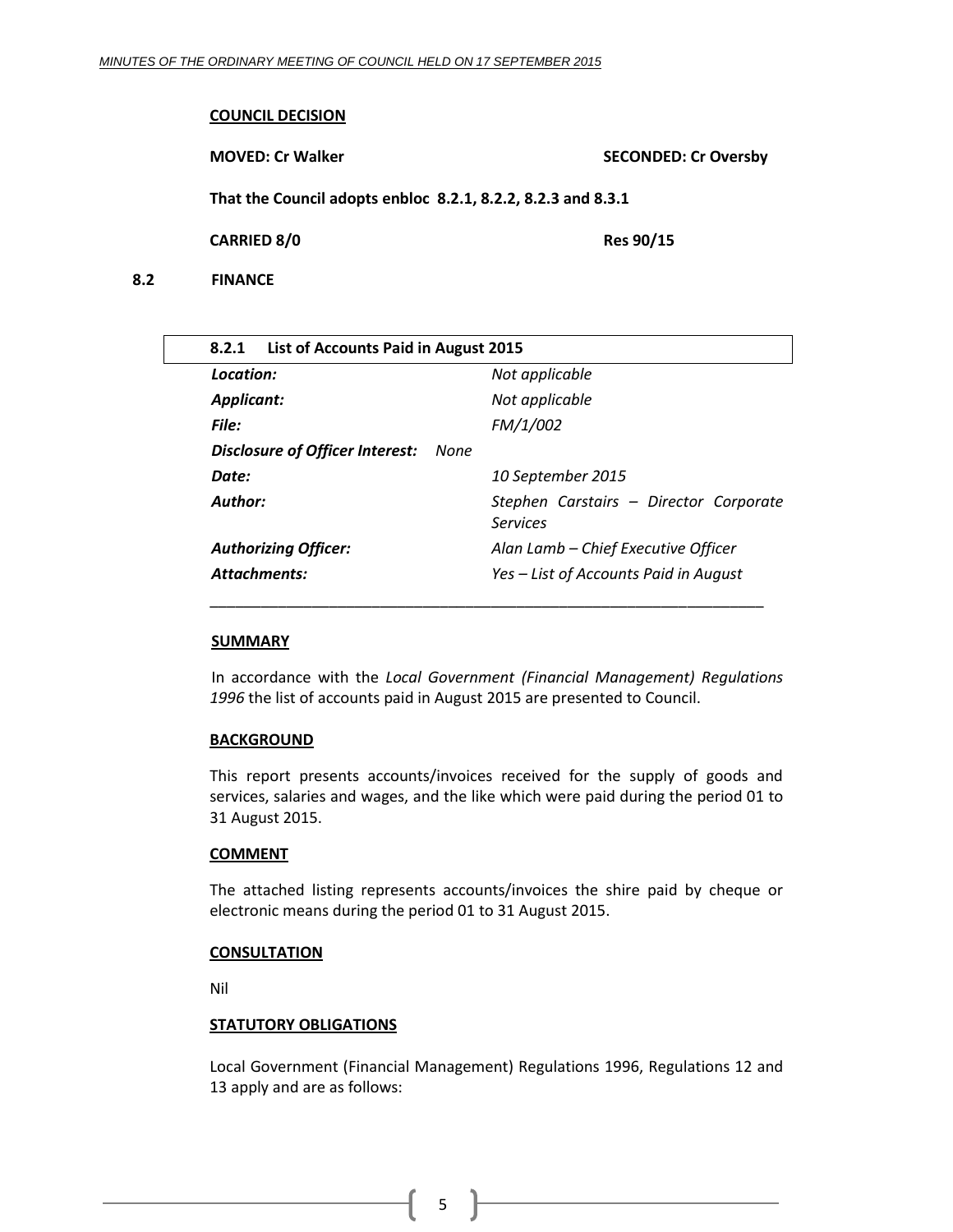12. Payments from municipal fund or trust fund

*(1) A payment may only be made from the municipal fund or the trust fund —*

- *(a) if the local government has delegated to the CEO the exercise of its power to make payments from those funds — by the CEO; or*
- *(b) otherwise, if the payment is authorised in advance by a resolution of the council.*
- *(2) The council must not authorise a payment from those funds until a list prepared under regulation 13(2) containing details of the accounts to be paid has been presented to the council.*

#### *13. Lists of accounts*

- *(1) If the local government has delegated to the CEO the exercise of its power to make payments from the municipal fund or the trust fund, a list of accounts paid by the CEO is to be prepared each month showing for each account paid since the last such list was prepared —*
	- *(a) the payee's name;*
	- *(b) the amount of the payment;*
	- *(c) the date of the payment; and*
	- *(d) sufficient information to identify the transaction.*
	- *(2) A list of accounts for approval to be paid is to be prepared each month showing —*

*(a) for each account which requires council authorisation in that month —*

- *(i) the payee's name;*
- *(ii) the amount of the payment; and*
- *(iii) sufficient information to identify the transaction; and*

*(b) the date of the meeting of the council to which the list is to be presented.*

*(3) A list prepared under sub regulation (1) or (2) is to be —*

*(a) presented to the council at the next ordinary meeting of the council after the list is prepared; and*

*(b) recorded in the minutes of that meeting.*

#### **POLICY IMPLICATIONS**

Council's *Authority to Make Payments Policy* has application.

#### **BUDGET/FINANCIAL IMPLICATIONS**

Account payments accorded with the 2015-16 Annual Budget.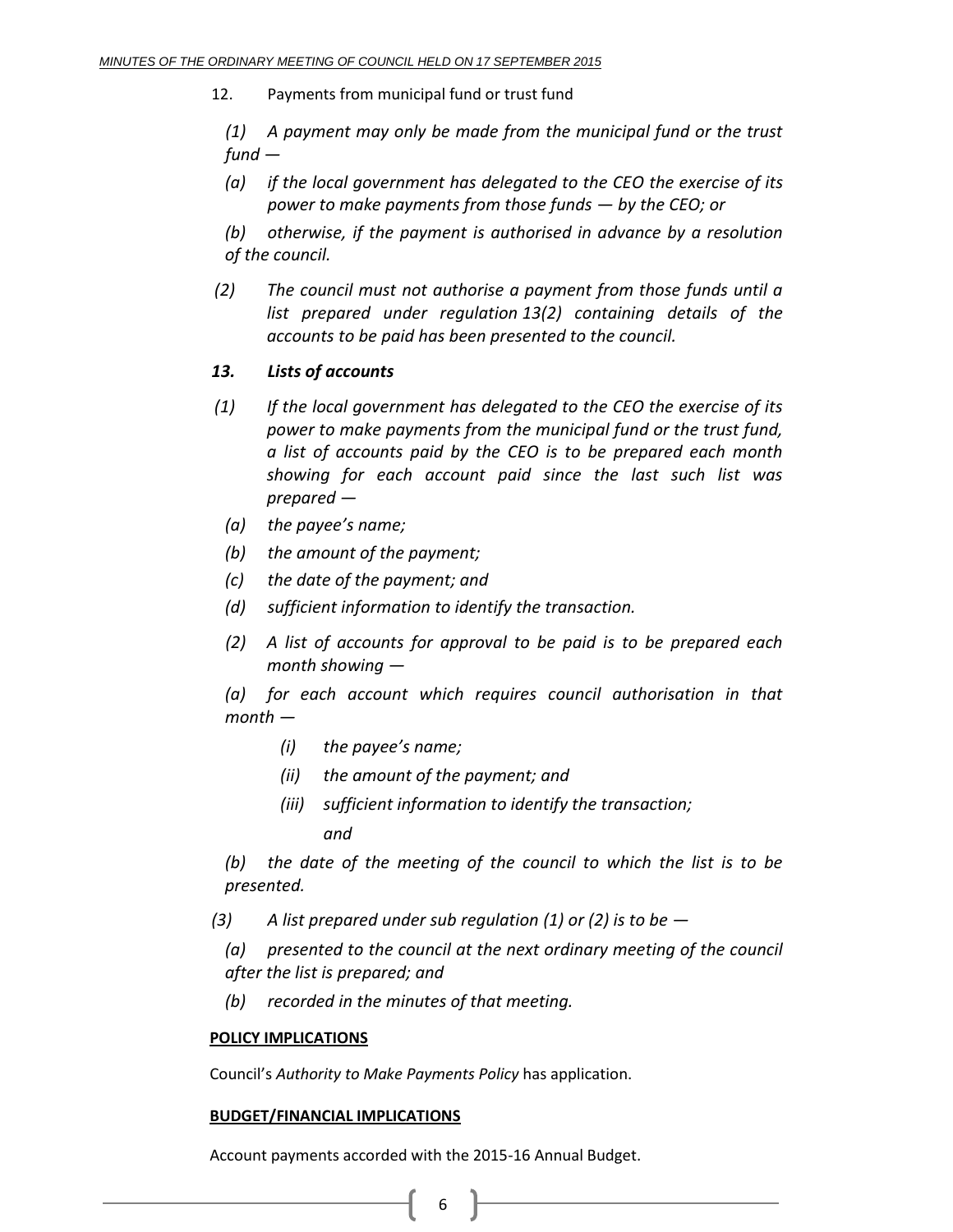#### **STRATEGIC IMPLICATIONS**

Nil

#### **VOTING REQUIREMENTS**

Simple Majority

#### **COUNCIL DECISION & OFFICER RECOMMENDATION – Item 8.2.1**

**That at its September 2015 ordinary meeting Council receive as presented the list of accounts paid in August 2015, and totalling \$818,188.99 and as represented by: cheque voucher numbers 19852-19857 totalling \$89,245.53; and accounts paid by direct electronic payments through the Municipal Account totalling \$728,943.46.**

<span id="page-6-0"></span>

| 31 July 2015 Statement of Financial Activity<br>8.2.2 |                                                           |  |  |  |
|-------------------------------------------------------|-----------------------------------------------------------|--|--|--|
|                                                       |                                                           |  |  |  |
| Location:                                             | Not applicable                                            |  |  |  |
| Applicant:                                            | Not applicable                                            |  |  |  |
| File:                                                 | FM/10/003                                                 |  |  |  |
| Disclosure of Officer Interest:                       | None                                                      |  |  |  |
| Date:                                                 | 10 September 2015                                         |  |  |  |
| Author:                                               | Stephen Carstairs - Director Corporate<br><b>Services</b> |  |  |  |
| <b>Authorizing Officer:</b>                           | Alan Lamb - Chief Executive Officer                       |  |  |  |
| Attachments:                                          | Yes - Financial Reports                                   |  |  |  |

#### **SUMMARY**

This report recommends that Council receive the Statement of Financial Activities and Net Current Assets for the month ended 31 July 2015.

*\_\_\_\_\_\_\_\_\_\_\_\_\_\_\_\_\_\_\_\_\_\_\_\_\_\_\_\_\_\_\_\_\_\_\_\_\_\_\_\_\_\_\_\_\_\_\_\_\_\_\_\_\_\_\_\_\_\_\_\_\_\_\_\_\_\_\_*

#### **BACKGROUND**

Section 6.4 of the Local Government Act 1995 places financial reporting obligations on local government operations.

Regulation 34.(1)–(4) of the Local Government (Financial Management) Regulations 1996 requires the local government to prepare a *Statement of Financial Activity*.

The regulations also prescribe the content of the reports, and that details of items of Material Variances shall also listed.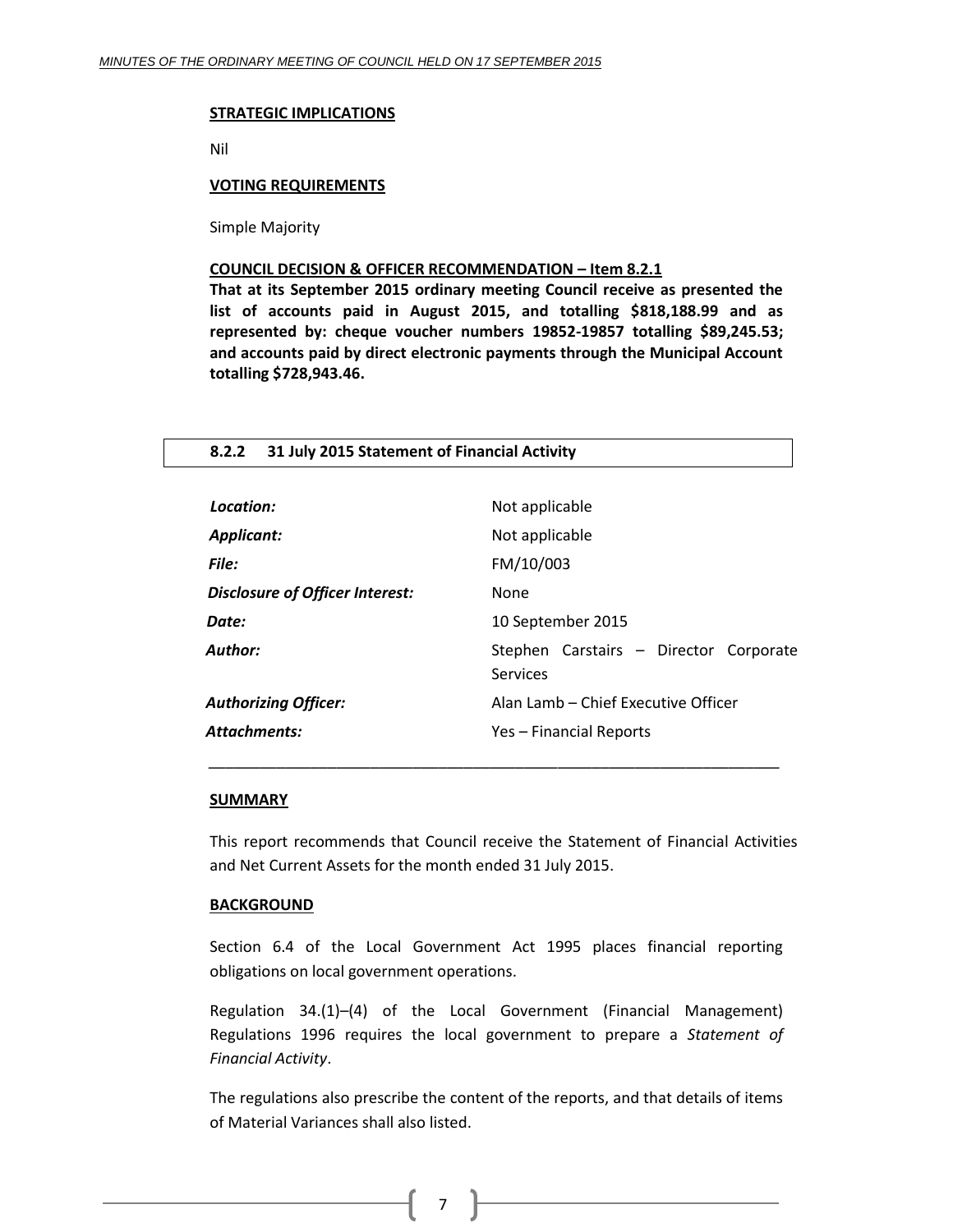#### **COMMENT**

It is a statutory requirement that the statement of financial activity be prepared each month (Regulation 34.(1A)), and that it be presented at an ordinary meeting of the Council within 2 months after the end of the month to which the statement relates (Regulation 34.(4)(a)).

#### **CONSULTATION**

Alan Lamb – Chief Executive Officer

#### **STATUTORY OBLIGATIONS**

Local Government (Financial Management) Regulations 1996, Regulation 34.(1A)

Local Government (Financial Management) Regulations 1996, Regulation 34.(4)(a)

#### **POLICY IMPLICATIONS**

Nil

#### **BUDGET/FINANCIAL IMPLICATIONS**

As presented in the attached reports.

#### **STRATEGIC IMPLICATIONS**

Nil

#### **VOTING REQUIREMENTS**

Simple Majority

#### **COUNCIL DECISION & OFFICER RECOMMENDATION – Item 8.2.2**

**That having regard for any material variances, Council receive the 31 July 2015 Statement of Financial Activity and Statement of Net Current Assets, as presented.**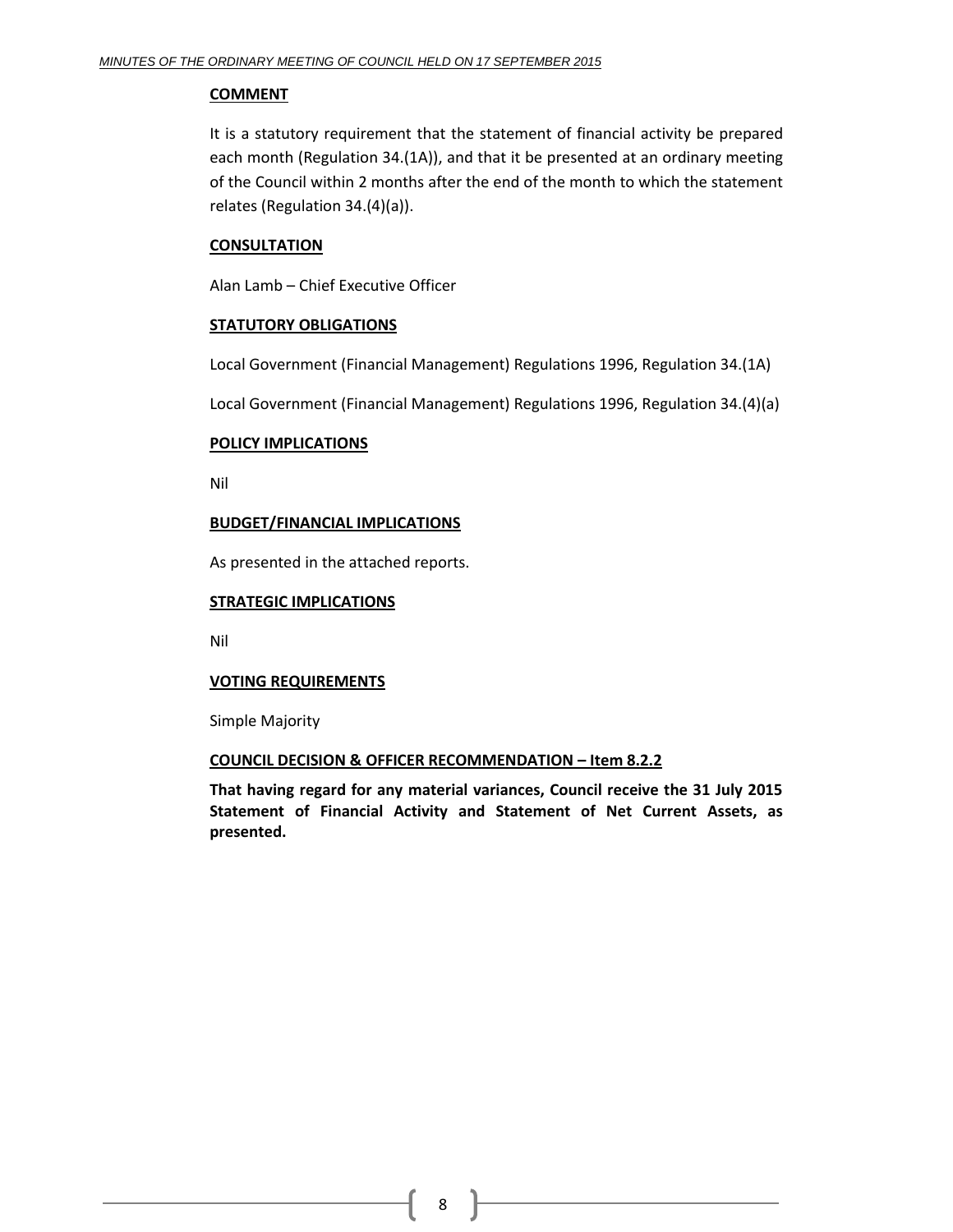#### <span id="page-8-0"></span>**8.2.3 31 August 2015 Statement of Financial Activity**

| Location:                              | Not applicable                                     |
|----------------------------------------|----------------------------------------------------|
| Applicant:                             | Not applicable                                     |
| File:                                  | FM/10/003                                          |
| <b>Disclosure of Officer Interest:</b> | <b>None</b>                                        |
| Date:                                  | 10 September 2015                                  |
| Author:                                | Stephen Carstairs - Director Corporate<br>Services |
| <b>Authorizing Officer:</b>            | Alan Lamb – Chief Executive Officer                |
| <b>Attachments:</b>                    | No.                                                |
|                                        |                                                    |

#### **SUMMARY**

This report recommends that Council defer to the October 2015 ordinary meeting of Council the receiving of the Statement of Financial Activities and the Net Current Assets for the month ended 31 August 2015.

#### **BACKGROUND**

Section 6.4 of the Local Government Act 1995 places financial reporting obligations on local government operations.

Regulation 34.(1)–(4) of the Local Government (Financial Management) Regulations 1996 requires the local government to prepare a *Statement of Financial Activity*.

The regulations also prescribe the content of the reports. Details of items of Material Variances are also listed.

#### **COMMENT**

It is a statutory requirement that the statement of financial activity be prepared each month (Regulation 34.(1A)), and that it be presented at an ordinary meeting of the Council within 2 months after the end of the month to which the statement relates (Regulation 34.(4)(a)).

Because finance staff are currently finalizing the shire's 2014-15 Annual Statements for a 30 September deadline, the 31 August 2015 Statement of Financial Activity has been deferred to the October 2015 ordinary meeting.

#### **CONSULTATION**

Alan Lamb – Chief Executive Officer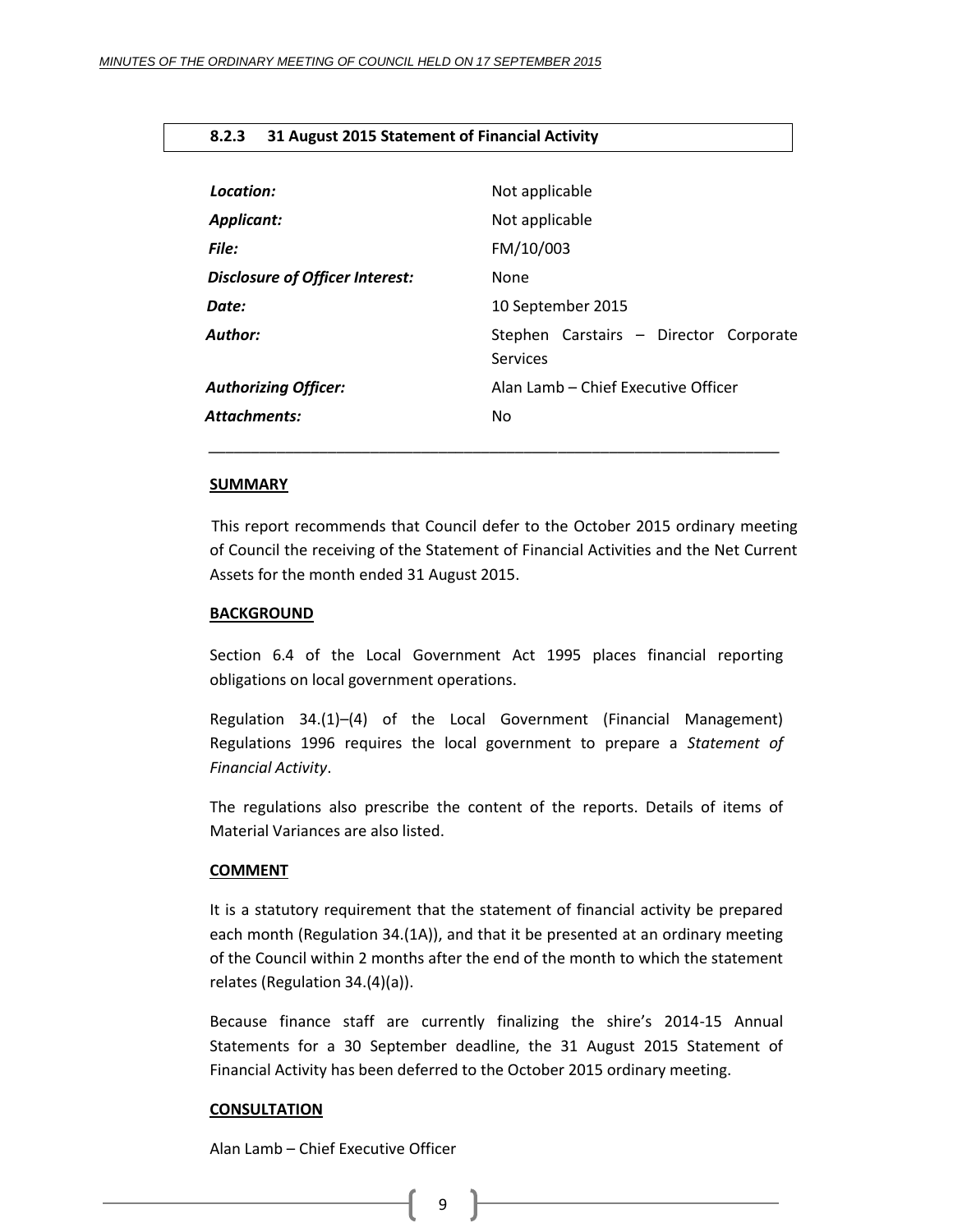#### **STATUTORY OBLIGATIONS**

Local Government (Financial Management) Regulations 1996, Regulation 33(A)

Local Government (Financial Management) Regulations 1996, Regulation 34.(1A)

Local Government (Financial Management) Regulations 1996, Regulation 34.(4)(a)

#### **POLICY IMPLICATIONS**

Nil

#### **BUDGET/FINANCIAL IMPLICATIONS**

Nil

#### **STRATEGIC IMPLICATIONS**

Nil

#### **VOTING REQUIREMENTS**

Simple Majority

#### **COUNCIL DECISION & OFFICER RECOMMENDATION – Item 8.2.3**

**That receipt by Council of the shire's 31 August 2015 Statement of Financial Activity and Statement of Net Current Assets be deferred to Council's October 2015 ordinary meeting.**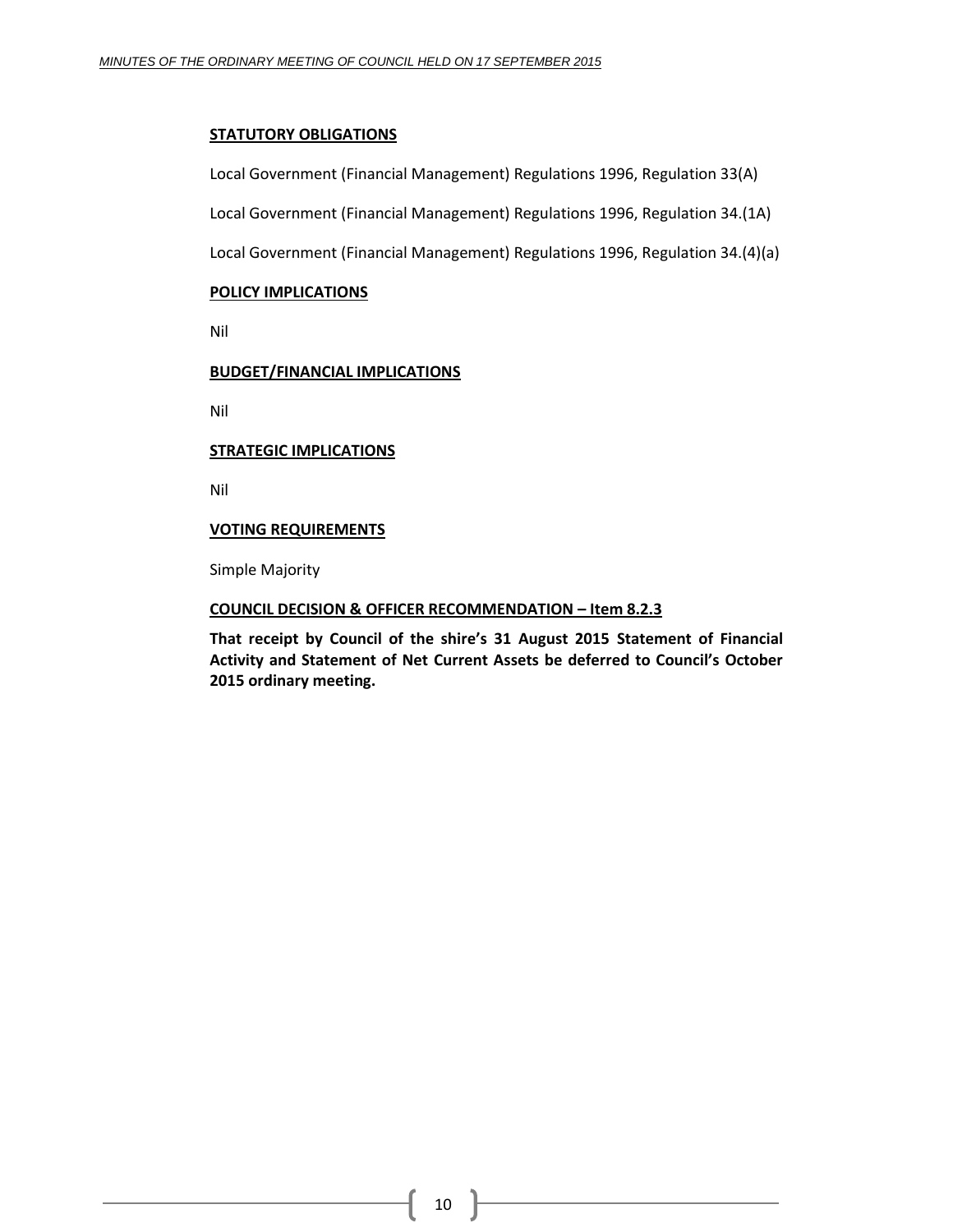#### <span id="page-10-1"></span><span id="page-10-0"></span>**8.3 CHIEF EXECUTIVE OFFICER**

## **8.3.1 Department of Local Government and Communities – Financial Management and Compliance issues**

| Location:                       | N/a                            |
|---------------------------------|--------------------------------|
| <b>Applicant:</b>               | <b>DLGC</b>                    |
| <b>File:</b>                    |                                |
| Disclosure of Officer Interest: | None                           |
| Date:                           | 10 September 2015              |
| Author:                         | Alan Lamb                      |
| <b>Authorizing Officer:</b>     | <b>Chief Executive Officer</b> |
| <b>Attachments:</b>             | Copy of letter from DLGC       |

#### **SUMMARY**

The purpose of this report is to put the DLGC correspondence to Council with further information, explanation and a recommendation regarding a response.

\_\_\_\_\_\_\_\_\_\_\_\_\_\_\_\_\_\_\_\_\_\_\_\_\_\_\_\_\_\_\_\_\_\_\_\_\_\_\_\_\_\_\_\_\_\_\_\_\_\_\_\_\_\_\_\_\_\_\_

#### **BACKGROUND**

DLGC has, among other things, a monitoring role. As part of its normal monitoring of Local Governments, the Department identified matters relating to sustainability ratios, compliance and Auditors Management Letters. The Department wrote to the Shire President asking Council to review the matters, devise strategies for improvement and respond.

#### **COMMENT**

Whilst it was apparent that the:

- changing practices of the Grants Commission, in relation to early payment of grants and the amount of the early payments,
- classification of works, between construction and maintenance,
- introduction of periodic "fair value" adjustments to asset values, which impacts on depreciation,
- need to look at rationalising assets, contributed to the ratio matters  $\bullet$ highlighted by the Department administration conducted a detailed review in order to adequately report to Council and respond to the Department.

Taking each matter raised:

#### **SUSTAINABILITY RATIOS**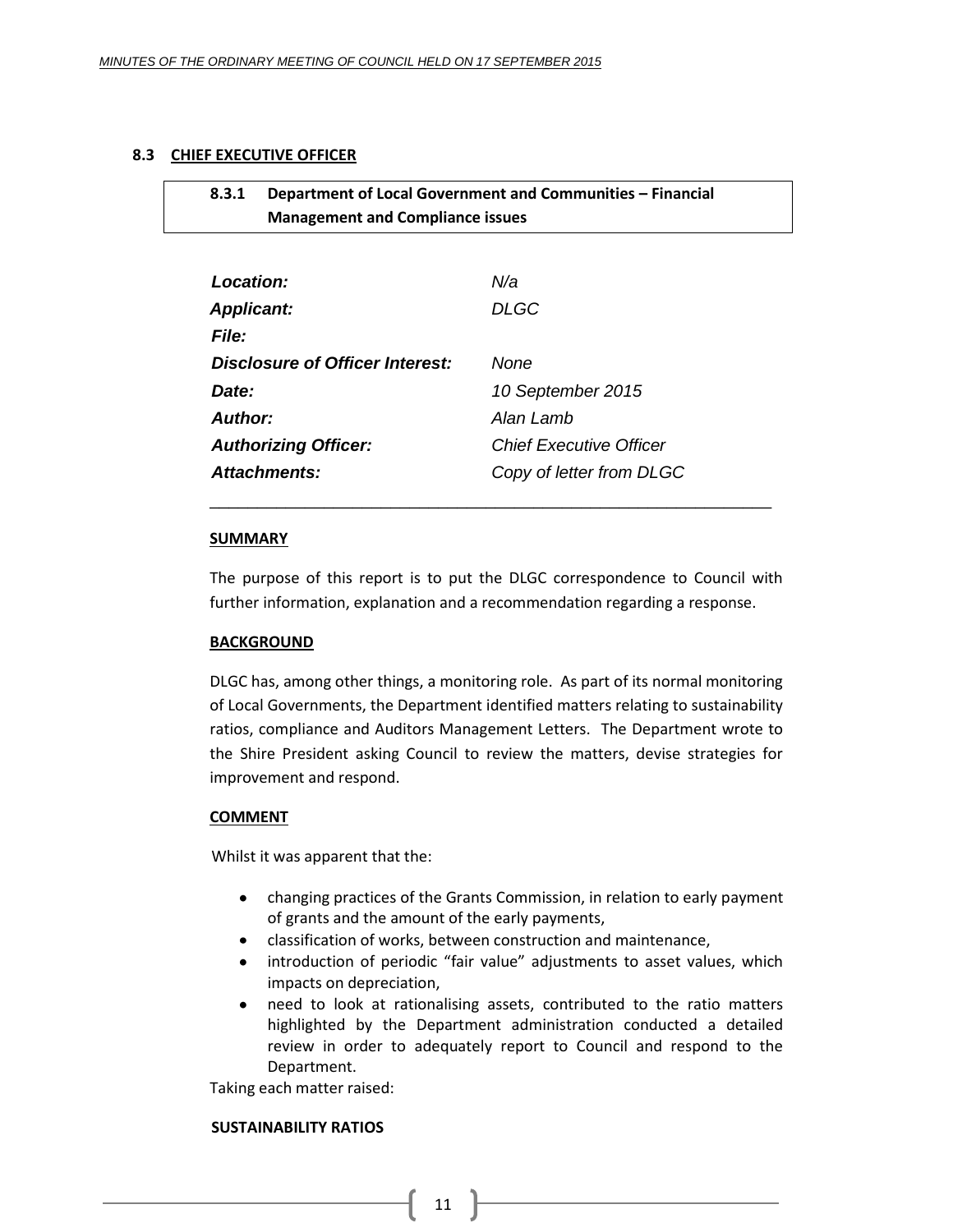| <b>RATIO</b>                      | <b>MEASURES</b>                                                          |  |  |  |
|-----------------------------------|--------------------------------------------------------------------------|--|--|--|
|                                   |                                                                          |  |  |  |
| <b>Current Ratio</b>              | This is a modifies commercial ratio designed to focus on the liquidity   |  |  |  |
|                                   | position of a Local Government that has arisen from past year's          |  |  |  |
|                                   | transactions                                                             |  |  |  |
| Debt Service Cover Ratio          | Measures a LG's ability to repay its debt including lease payments       |  |  |  |
| <b>RATIO</b>                      | <b>MEASURES</b> continued                                                |  |  |  |
| Revenue<br>Own<br>Source          | Measures a LG's ability to cover its costs through its own revenue       |  |  |  |
| Coverage Ratio                    | efforts                                                                  |  |  |  |
| <b>Operating Surplus Ratio</b>    | This is a key indicator of a LG's financial sustainability. It, measures |  |  |  |
|                                   | a LG's ability to cover its operational costs and have revenues          |  |  |  |
|                                   | available for capital funding or other purposes                          |  |  |  |
| Asset consumption Ratio           | Measures the extent to which depreciable assets have been                |  |  |  |
|                                   | consumed by comparing their written-down value to their                  |  |  |  |
|                                   | replacement cost                                                         |  |  |  |
| <b>Asset Sustainability Ratio</b> | Indicates whether a LG is replacing or renewing existing assets at       |  |  |  |
|                                   | the same rate that its overall stock of assets is wearing out            |  |  |  |
| Asset Renewal Funding             | Measures the ability of a LG to fund its projected asset                 |  |  |  |
| Ratio                             | renewal/replacement in the future                                        |  |  |  |
|                                   |                                                                          |  |  |  |

The following explains the ratios:

The Department provided the following schedule:

| <b>Sustainability Ratios</b>      | <b>Benchmark</b> | 2013/14  | 2012/13  | 2011/12  |
|-----------------------------------|------------------|----------|----------|----------|
| <b>Current Ratio</b>              | >1.0             | 0.825    | 1.644    | 0.810    |
| Debt Service Cover Ratio          | >2.0             | 3.380    | 11.420   | 17.850   |
| Own sources Revenue Coverage      | >0.4             | 0.500    | 0.595    | 0.660    |
| Ratio                             |                  |          |          |          |
| <b>Operating Surplus Ratio</b>    | >0.01            | $-0.709$ | $-0.287$ | $-0.038$ |
| <b>Asset Consumption Ratio</b>    | >0.5             | 0.590    | 0.710    | 0.720    |
| <b>Asset Sustainability Ratio</b> | >0.9             | 0.810    | 1.430    | 1.310    |
| Asset Renewal Funding Ratio       | >0.75            | 0.190    | 0.210    | N/A      |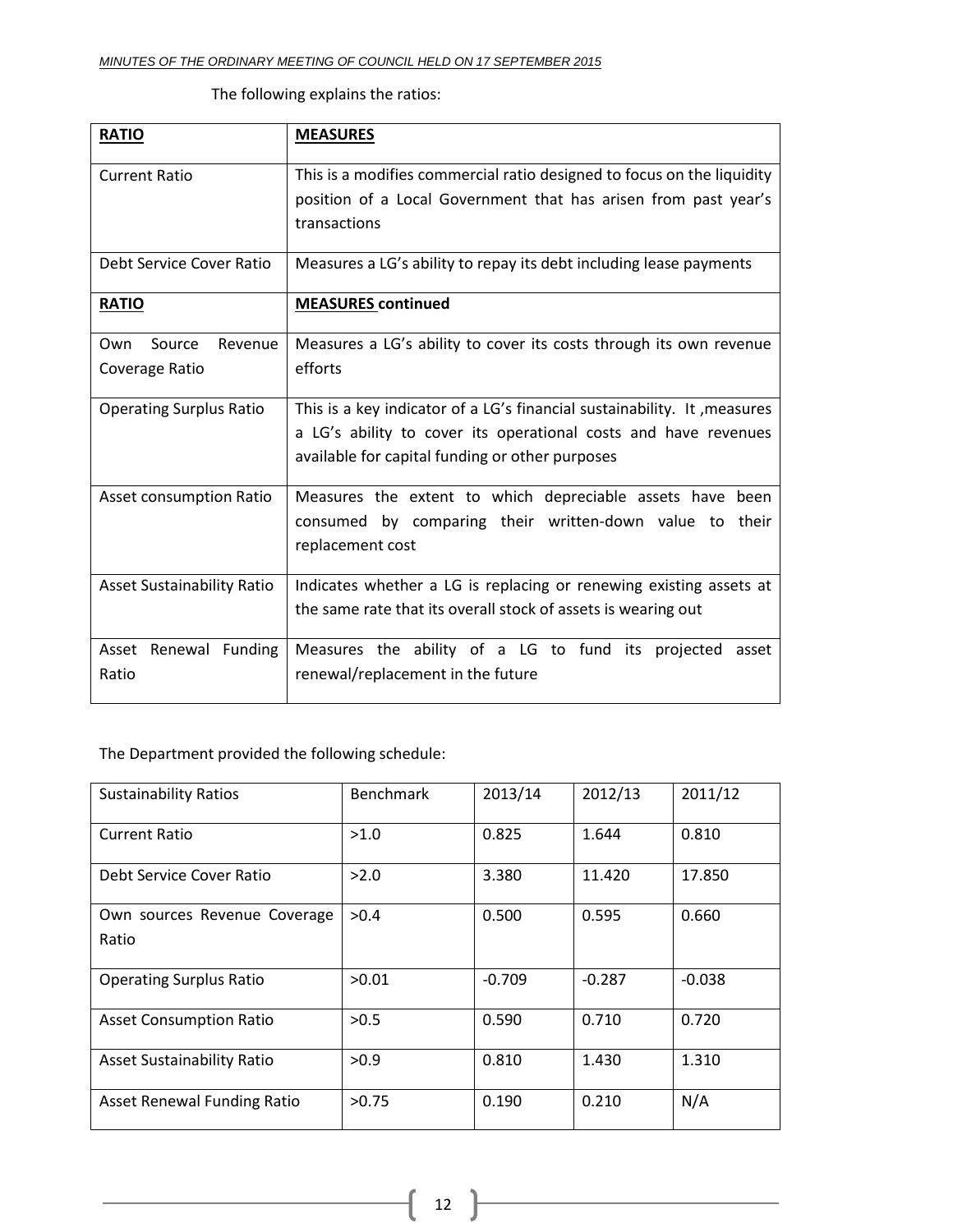Before going into the detail of the points raised by the Department and the response to these, the financial ratios required to be included in the annual financial report were the subject of Government Gazetted amendment of the Local Government (Financial Management) Regulations in April 2012 and again in June 2013. These regulation changes were done as part of the introduction of the integrated long term planning that is now in force. The Asset Sustainability Ratio and Asset Renewal Ratio were not required until 2013/14.

These ratios were introduced then modified and there may be a need for further changes as time goes on. These ratios do provide a guide to the financial state of the organisation but, in working through the points raised by the Department, it was found that they may also be misleading because no adjustment is made for extraordinary items that impact the ratio. As noted by the Department, in its letter to the President, "In analyzing ratios, trends over time provide a more accurate assessment than a single year's results." It will be seen that taking a larger sample of results can show a pattern that then leads to a cyclical cause. When averaged the average ratio is within or near to the benchmark.

#### **Current Ratio**

The Department noted that the current ratio was below the benchmark in 2011/12 and 2013/14, indicating the Shire did not have sufficient unrestricted assets at 30 June 2012 and 14 to meet its current liabilities at those dates.

#### RESPONSE

The following schedule shows the current ratio for a longer period than the sample used by the Department. The data for the ratio for 2014/15 comes from the ledger accounts and 2015/16 Budget. It should be noted that the 2014/15 figures are subject to change at audit.

| Sustainability<br><b>Ratios</b> | <b>Benchmark</b> | 2014/15 |       | $2013/14$   2012/13   2011/12 |       | 2010/11 |
|---------------------------------|------------------|---------|-------|-------------------------------|-------|---------|
| Current Ratio                   | >1.0             | 1.956   | 0.825 | 1.644                         | 0.810 | 1.606   |

The foregoing shows that whilst every second year the ratio falls below the benchmark the other alternate years record a ratio of above the benchmark. The average is 1.3683 and so above the benchmark indicating that over the 5 years the Shire **did** have sufficient unrestricted assets to meet its current liabilities. In analyzing the data it is apparent that the timing of the payment of Federal Government Assistance Grants (FAGS), made via the State Grants Commission, is the cause of the fluctuations. The general purpose grant is untied and the road grant is only tied to expenditure on roads.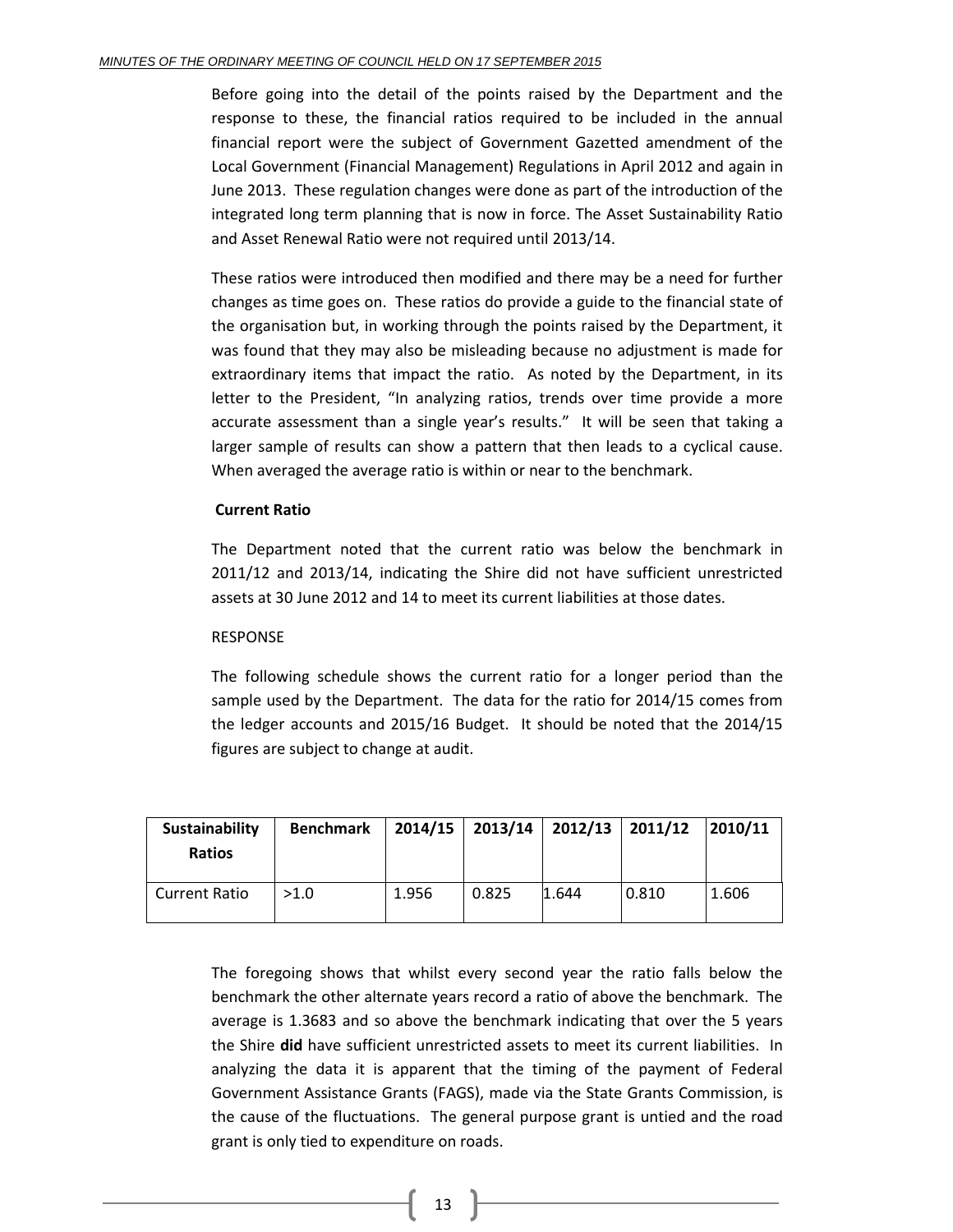The Commission made the practice of paying a varying portion of the next years grant toward the end of the current year. Then stopped this and then resumed it again resulting in the fluctuations in the schedule above. Taking the two favourable years, in 12/13 the Shire received \$527,308 from the Grants Commission in June 2013, the majority of which relates to the 13/14 years grant that was paid early. Conversely, general purpose income was down by that amount in 13/14. In 14/15, \$579,517 of 15/16's grant was paid to the Shire in June 2015 inflating income in that year and this should result in lower income in 15/16 and so a less favourable ratio.

In summary then, there is no current position liquidity issue.

#### **Debt Service Cover Ratio**

The Department noted that the ratio has trended downwards over the past three years from 17.85 in 2011/12 to only 3.38 in 2013/14 (the Department correctly noted that the ratio should have been stated, in the annual accounts as 3.46). While this is above the basic bench mark, it may indicate a limited capacity to borrow unless this improves in the future.

#### RESPONSE

The following schedule shows the current ratio for a longer period than the sample used by the Department and was recalculated by staff resulting in one variance to the Departments list (2011/12) and there is a correction, as noted by the Department, to 2012/13. The data for the ratio for 2014/15 comes from the ledger accounts and 2015/16 Budget. It should be noted that the 2014/15 figures are subject to change at audit. Care should be taken in relation to using the high ratio for 14/15 as it is based on figures that are subject to change. The ratio for 2015/16 comes from data from the 2015/16 Budget. The following includes other data in order to give some feel for the source of ratio variations.

| Sustainability                                                                  | <b>Benchmark</b> | 2015/16 | 2014/15   | 2013/14 | 2012/13 | 2011/12   | 2010/11 |
|---------------------------------------------------------------------------------|------------------|---------|-----------|---------|---------|-----------|---------|
| <b>Ratios</b>                                                                   |                  |         |           |         |         |           |         |
| Service<br>Debt<br>Cover Ratio                                                  | >2.0             | 5.8527  | 22.3083   | 3.45602 | 11.4204 | 18.2288   | 6.6788  |
| Annual operating<br>before<br>surplus<br>interest<br>and<br>deprecation $\zeta$ |                  | 502,360 | 1,734,694 | 309,753 | 780,677 | 1,258,829 | 652,993 |
| Principal<br>and<br>interest payments<br>on loans \$                            |                  | 85,834  | 77,760    | 89,628  | 68,358  | 69,057    | 97,771  |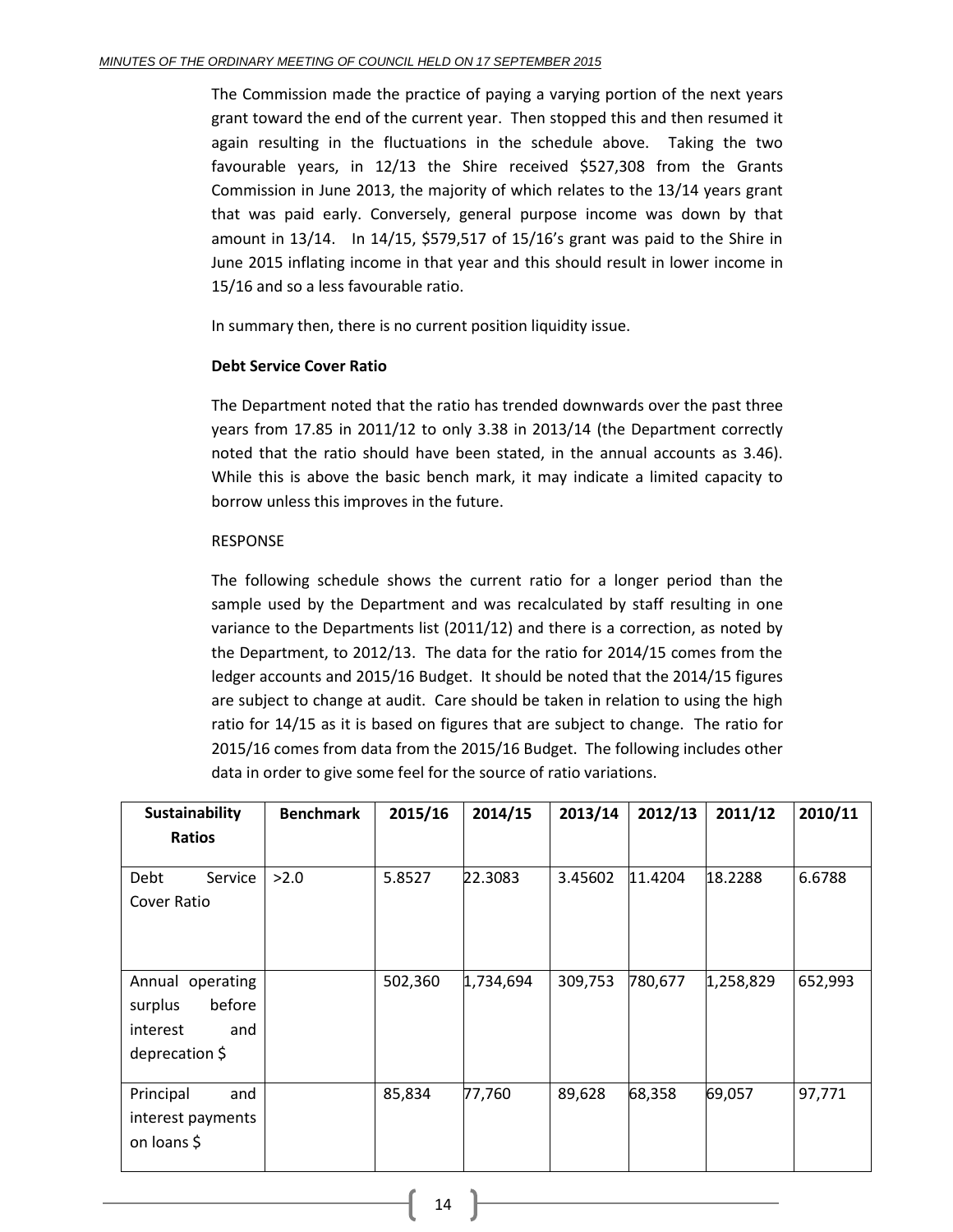As noted by the Department, the ratios for each year are above the benchmark indicating that Council does have the capacity to borrow more funds. But as with all aspects of Shire operation, there is a need for a conservative approach and Council has taken this.

This ratio derived by dividing the annual operating surplus before interest and depreciation by loan principal and interest payments for the year. Therefore the ratio is impacted by not only the annual loan payments but also by the adjusted operating surplus each year. Concentrating on loans however, in 2013/14 Council took out a loan (loan 118) with annual repayments (interest plus principal) of \$31,570. This appears to be the main factor for the ratio drop from 11.420 in 12/13 to 3.456 in 13/14.

Looking forward, the 2015/16 budget contains provision for two new loans that may be taken out. The timing of the borrowing has been set so that there is no impact, regarding repayments, on the 15/16 budget. This is a normal treatment where the plan is to do works funded by loans and there is still some question as to the project going ahead in the budget year. One of the projects loan funding is to be used for is the aged accommodation project where Council is still working on costs. Taking a prudent approach to such a large project, Council is doing all of its due diligence but aims to commence the project in 2015/16. If so there is a distinct possibility it will need additional funds for the development but the amount is yet to be determined as part of engineering costing works being done for Council. Once all costs are to hand a detailed business plan, that includes loan funds and the cost/affordability of these, is to be developed for Council consideration. It is likely then that any additional loan funds that may be required may not be needed until 16/17. The other project that relies on loan funding is the renovation of accommodation rooms at the Citizens Lodge. Here the plan is do half of the rooms in the current financial year and half next financial year. The planning shows a loan in 15/16 (\$235,000) and another in 16/17 (\$235,000). So the timing of borrowing the funds is after December 2015 and so there will be no repayments in 15/16 (Council loans are paid in two moieties in arrears). The loan planned for 16/17 will be taken out early in that year and so it will bear the cost of two biannual payments. Another factor is that other funding opportunities will be explored to reduce the need for loan funding.

At the same time some loans are due to be retired. Loan 102 will be fully paid in 16/17 and loans 106, 109 and 110 will be completed in 2017/18 the annual repayments for these is \$24,293.

To put all of this into perspective in terms of the annual cost of loan repayments:

14/15 15/16 16/17 17/18 18/19

Total loan repayments 86,301.48 123,588.34 114,067.81 99,295.24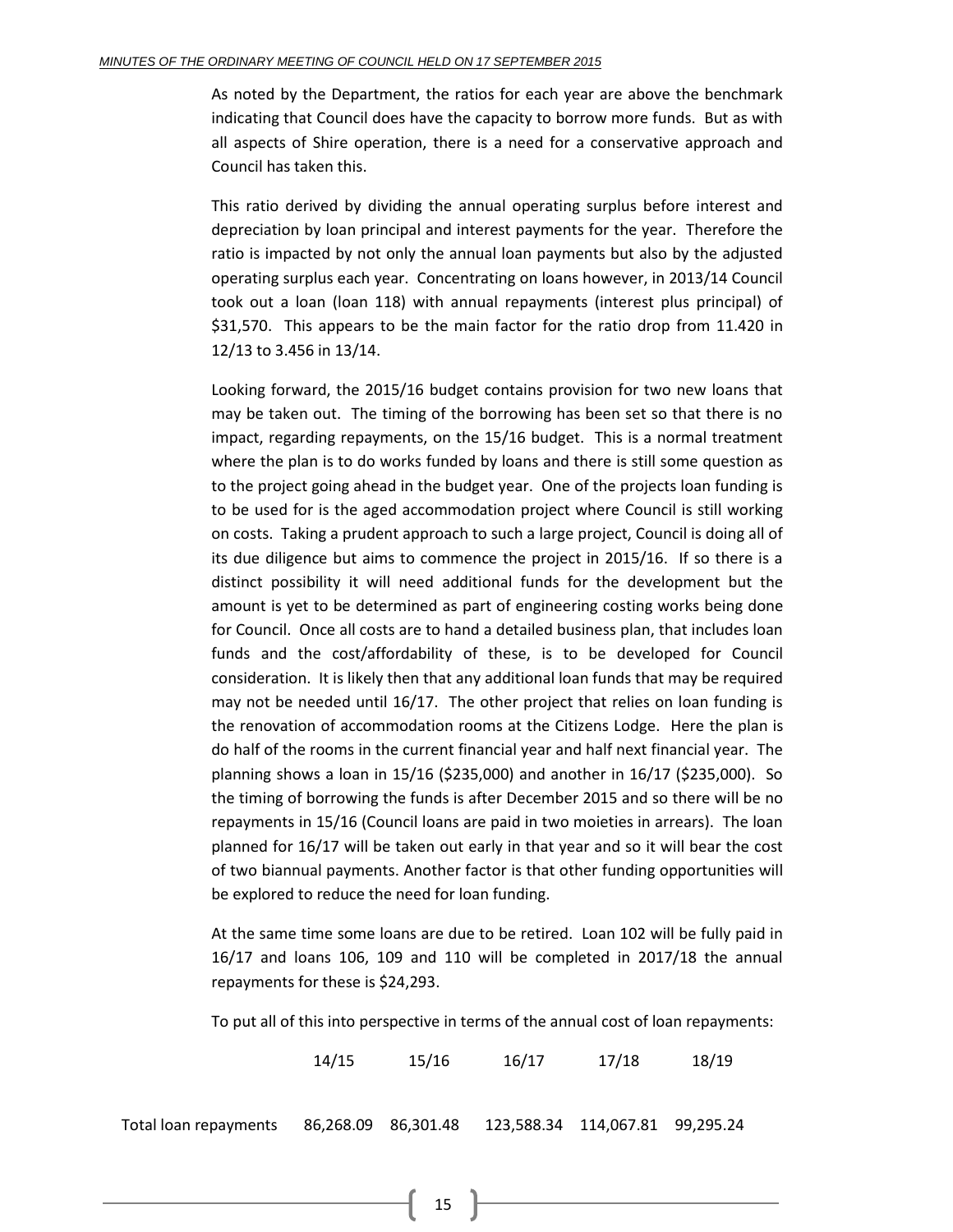The foregoing is based on two loans being taken out in 2015/16 with repayments impacting from 2016/17. The impact of loan 102 being completed in 16/17 is reflected in the total repayments from 2016/17. The third loan planned for 16/17 and impact on that year. Then the three loans that will be paid off in 17/18 reduce the total annual repayments from 18/19.

The above schedule shows that by 18/19 the total cost of loan repayments will be \$13,000 more per annum than they were in 15/16. At the same time however it is noted that the annual loan repayment cost in 2011/12 was \$97,771 which is comparable with projected costs for 18/19.

The schedule containing ratio, and other, comparisons for debt servicing, shows that whilst the annual repayments have varied slightly over the six years shown, the adjusted annual operating surplus has varied widely. It is apparent that the variation in timing of FAGS payments, plus variations in the magnitude of any early payment, from the Grants Commission impacts on this ratio. Whilst the downward trend noted by the Department could indicate a reduced capacity for future borrowing, looking at a longer term shows that the trend is up and down not a general decline. It also shows an improvement in 14/15 and 15/16. Whilst the ratio is a good quick indicator it may need perspective for anything other than a broad view of the financial affairs.

#### **Operating Surplus Ratio**

The Department noted that the ratio has been below the benchmark since 2012/13 and the trend is worsening with a significant decline over the past three years. A ratio of (0.71) places the Shire in the bottom 13% of Local Governments.

#### RESPONSE

The following schedule shows the current ratio for a longer period than the sample used by the Department and was recalculated by staff.

| Sustainability                    | <b>Benchmark</b> | 2015/16   | 2014/15   | 2013/14   | 2012/13   | 2011/12   | 2010/11   |
|-----------------------------------|------------------|-----------|-----------|-----------|-----------|-----------|-----------|
| <b>Ratios</b>                     |                  |           |           |           |           |           |           |
| <b>Operating</b><br>Surplus Ratio | >0.01            | $-0.6861$ | $-0.2236$ | $-0.7012$ | $-0.2870$ | 0.0369    | $-0.1714$ |
| Depreciation \$                   |                  | 3,089,780 | 2,515,915 | 2,561,098 | 1,672,787 | 1,111,222 | 1,148,377 |

Taking a longer perspective shows that the ratio improves in 14/15 and worsens in 15/16.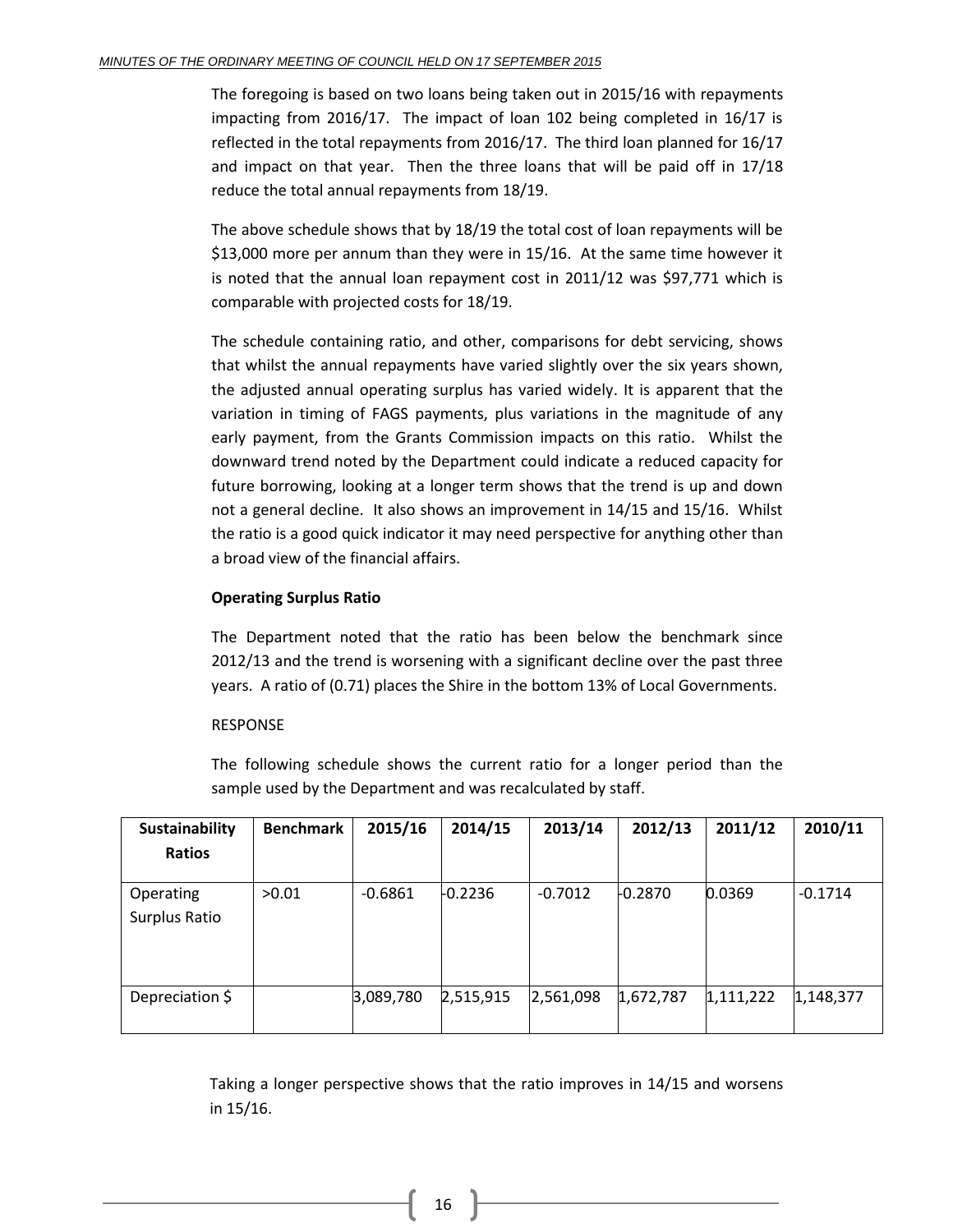Depreciation has been added to the above schedule to show the impact of fair value. In the past, Council entered assets in its books of accounts at the purchase cost and then depreciated the assets over their useful life. This resulted in some assets showing a nil or low value. Fair value was introduced recently to recognise the fact some assets depreciated in value and to periodically correct any over or under depreciation (note, land was never depreciated in recognition of its increase in value over time). The current requirement is to fair value all assets every 4 years. Non current assets are then depreciated each year, with a corresponding charge to operating expenses, and a new value assigned each fourth year. Roads, buildings, furniture and equipment, and plant and equipment were revalued in 2012/13 as part of the new requirements. All other non current assets were revalued in 2014/15. It will be noted that the annual depreciation charge increased markedly in 13/14 based on the new values for the major assets (including roads the largest, in terms of book values, asset). It will also increase in 15/16 as the result of new valuations in 14/15. Whilst there are other factors, it will be seen that the increase in the annual depreciation charge contributes toward an adverse change to the ratio.

Another factor affecting this ratio is the division of works between capital and operating. Moving expenditure out of operating expenses and into capital decreases the former and would have a beneficial impact on the ratio. Administration has been working for some time on more carefully classifying expenses relating to works in order to address the growing importance of this aspect.

A further factor is the need to rationalise assets, get some off the asset register and reduce the annual depreciation charge. Council started the process of looking hard at assets in 2009 and devised an asset management plan that has been in the process of being actioned over time. One action was to demolish an unsafe structure at the flax mill. Another was to increase the use of other structures there, so giving them a purpose which increased the justification for retaining the assets. It is apparent that more work needs to be done in this area.

#### **Asset Sustainability Ratio**

The Department noted that the ratio is marginally below the benchmark for 2013/14 (0.81 against a benchmark of 0.9).That this is a single year ratio and monitoring trends over time would provide a more valid indication of the Shire's asset sustainability.

#### RESPONSE

The following includes the results of more years for comparison purposes.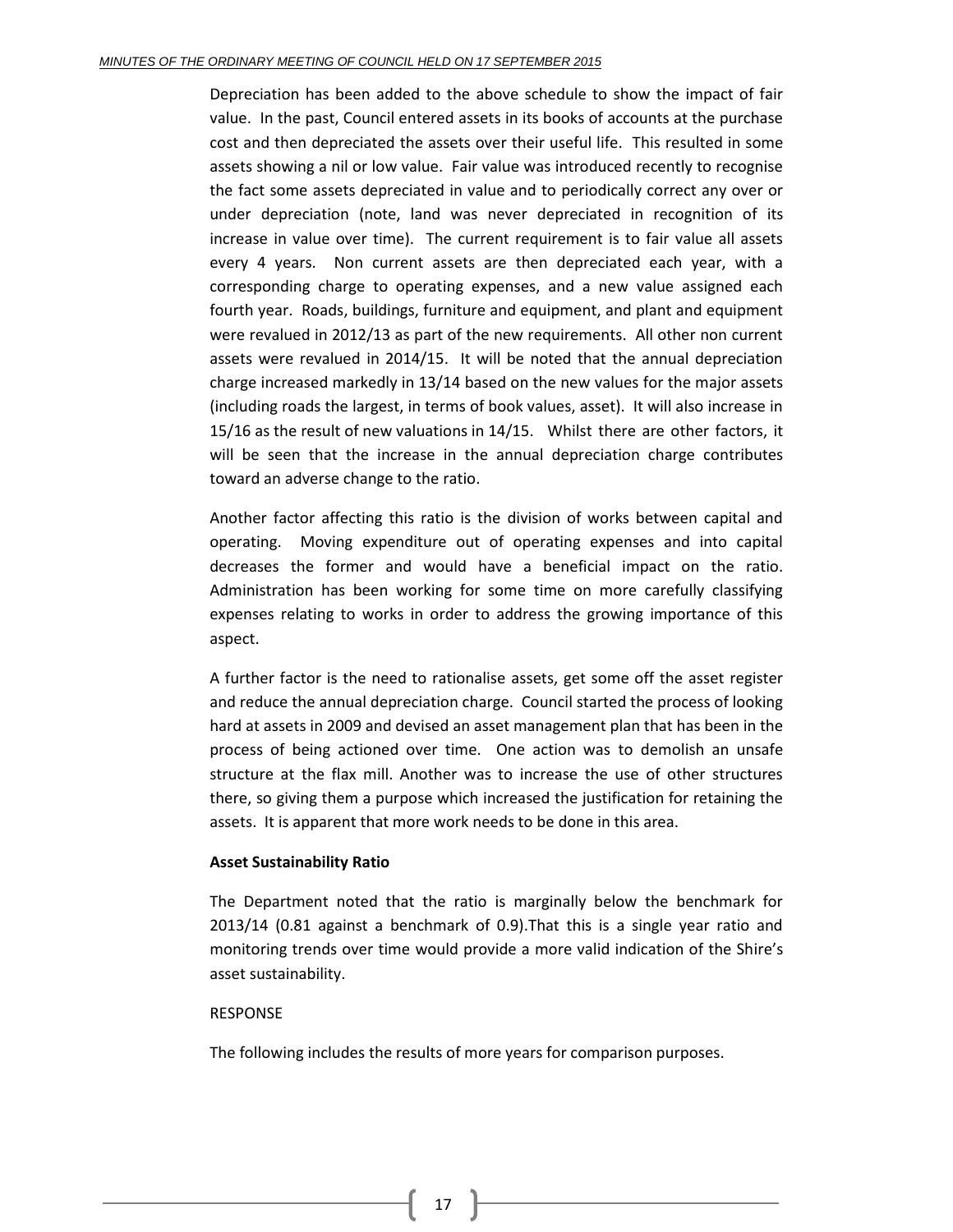| Sustainability<br>Ratios         | <b>Benchmark</b> | 2015/16 | 2014/15 | 2013/14 | 2012/13 | 2011/12 | 2010/11 |
|----------------------------------|------------------|---------|---------|---------|---------|---------|---------|
| Asset<br>Sustainability<br>Ratio | >0.9             | 1.5531  | 0.8729  | 0.81    | 1.430   | 1.310   | 0.8626  |

It is apparent that whilst three of the above shown six years ratios fall just below the benchmark the average of the six years at 1.1397 is above the benchmark indicating the Shire is sustainable in this area.

Further analysis shows that capital expenditure has varied, in some cases by a significant amount, over the years. Depreciation has also varied, and this has already been explained. The result of minimal change in expenditure in 2013/14 plus a \$1m increase in depreciation charged to that year resulted in a low ratio. In 15/16, mainly supported by increased grant funding, Council will be spending \$2.5m more on capital works than it did in 14/15. Partially offsetting this is an increase in depreciation of \$0.5M, with the two factors resulting in a high ratio.

#### **Asset Renewal Funding Ratio**

The Department noted that the ratio has been significantly below the benchmark two years indicating that the Shire is not funding asset renewal and replacement in accordance with requirements of the asset management plan. This should be monitored over time.

#### **RESPONSE**

This ratio involves the long term financial and asset management plans that will be reviewed following completion of the annual accounts (that is in the current calendar year). Once this is completed administration will be able to report further on trends in this area.

#### **AUDIT REPORT**

The Department noted that whilst unqualified audit reports had been issued for three years there were non compliance matters relating to the failure to submit various reports to the Department by the statutory dates.

The Department noted that the annual compliance audit report was submitted late for the three years and that the 2013/14 budget was submitted late (it also was missing required information).

Whilst the transgressions are of a minor nature they are still important and are the result of pressure not design. These matters are taken very seriously and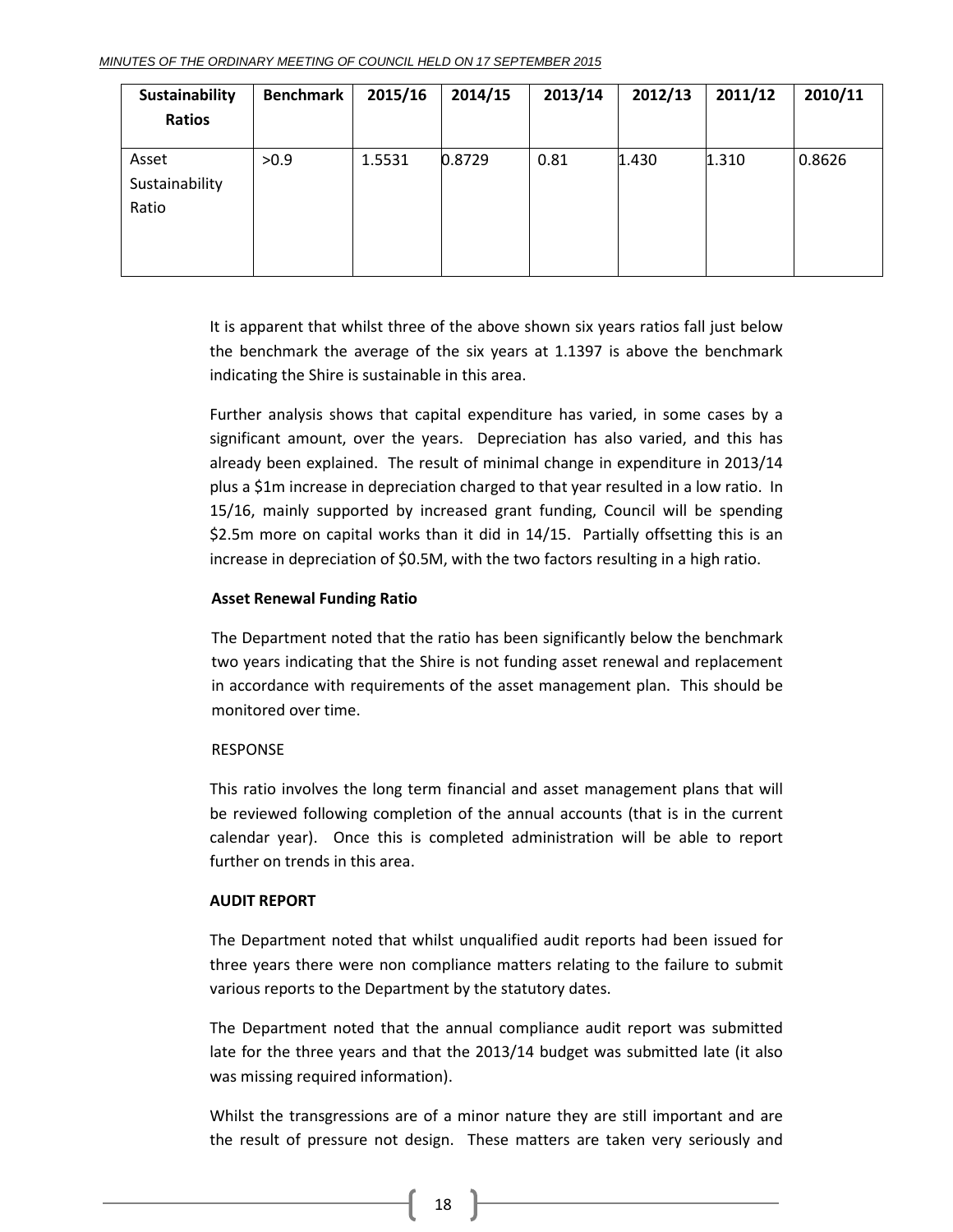measures, including additional human resources, are in place to address matters such as this.

#### **AUDIT MANAGEMENT REPORT**

The Department listed a number of matters raised in the 2013/14 report. Such reports (often they are called audit management letters) are for Council to assist it in its overseeing role. They are not written or designed for public use. Each point raised in the report, or letter, is responded to by administration before the report is sent to Council, so that it has the matter raised and the response. A copy is also sent to the Department.

It is unclear why the management report has been included in the Department's correspondence. The Department has the responses, because the auditor sends it the report complete with administration's responses, but did not include them. So it is assumed the intention was not to review the matters and was perhaps to show that a number of matters were raised.

As Council has already dealt with the auditor's management report for 13/14 it is recommended that this part be received and noted.

#### **COMPLIANCE AUDIT RETURN**

The matter of not sending these returns in on time was dealt with under the heading of "Audit Report". It is not clear why it has been repeated and expanded on under its own heading.

#### **CONSULTATION**

The author spoke with an officer of the Department and other members of Shire staff

#### **STATUTORY OBLIGATIONS**

Nil

#### **POLICY IMPLICATIONS**

Nil

#### **BUDGET/FINANCIAL IMPLICATIONS**

Nil at this time

#### **STRATEGIC IMPLICATIONS**

Nil at this time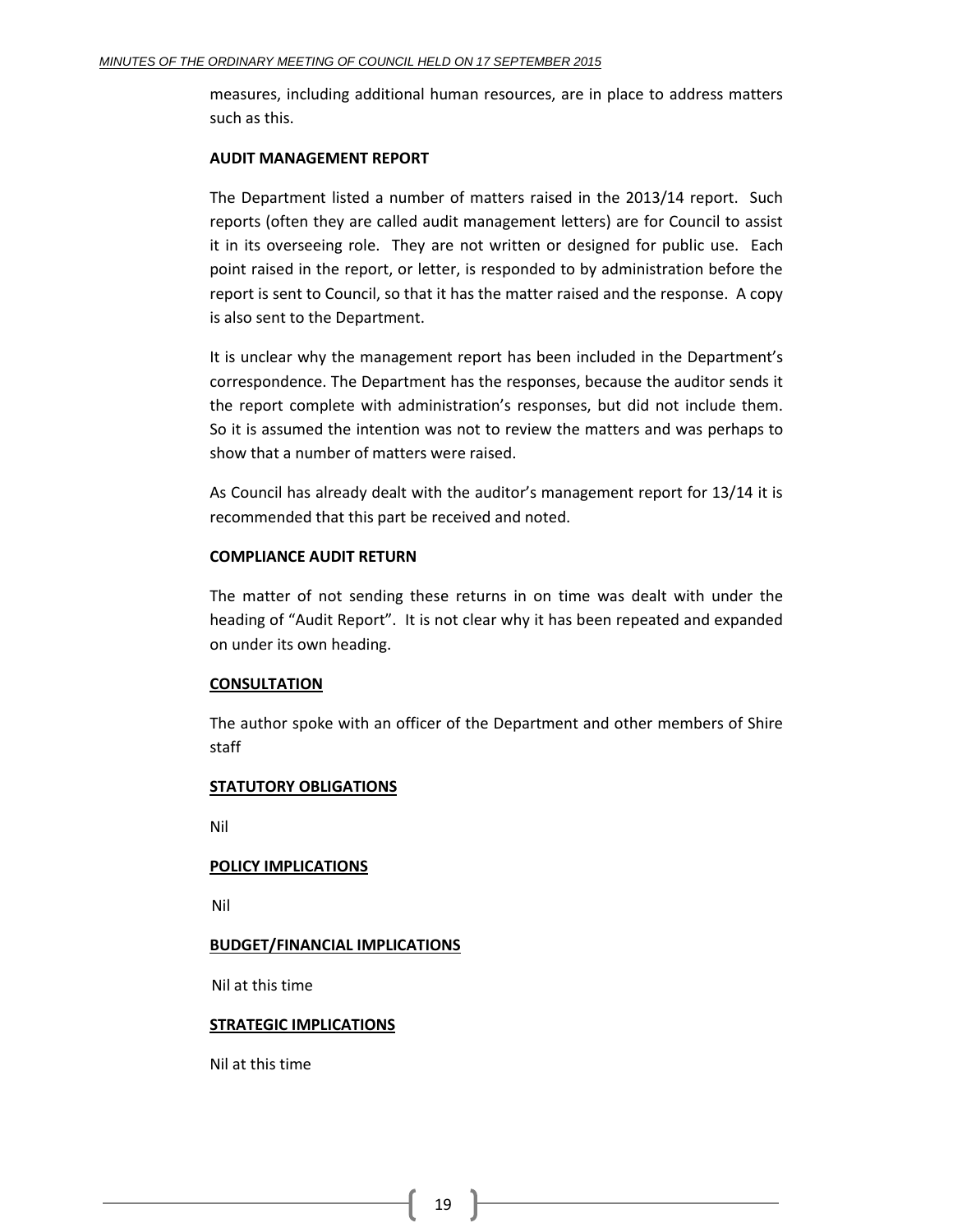#### **SUSTAINABILITY IMPLICATIONS**

#### **Environmental**

There are no known significant environmental issues.

#### **Economic** There are no known significant economic issues.

 **Socia**l There are no known significant social issues.

#### **VOTING REQUIREMENTS**

Simple majority

#### **COUNCIL DECISION & OFFICER RECOMMENDATION – ITEM 8.3.1**

**That Council:**

- **1. Note the Department of Local Government and Communities letter and this report.**
- **2. Require the Chief Executive Officer to prepare a draft letter, noting relevant details from this report, for the Shire President to respond to the Department**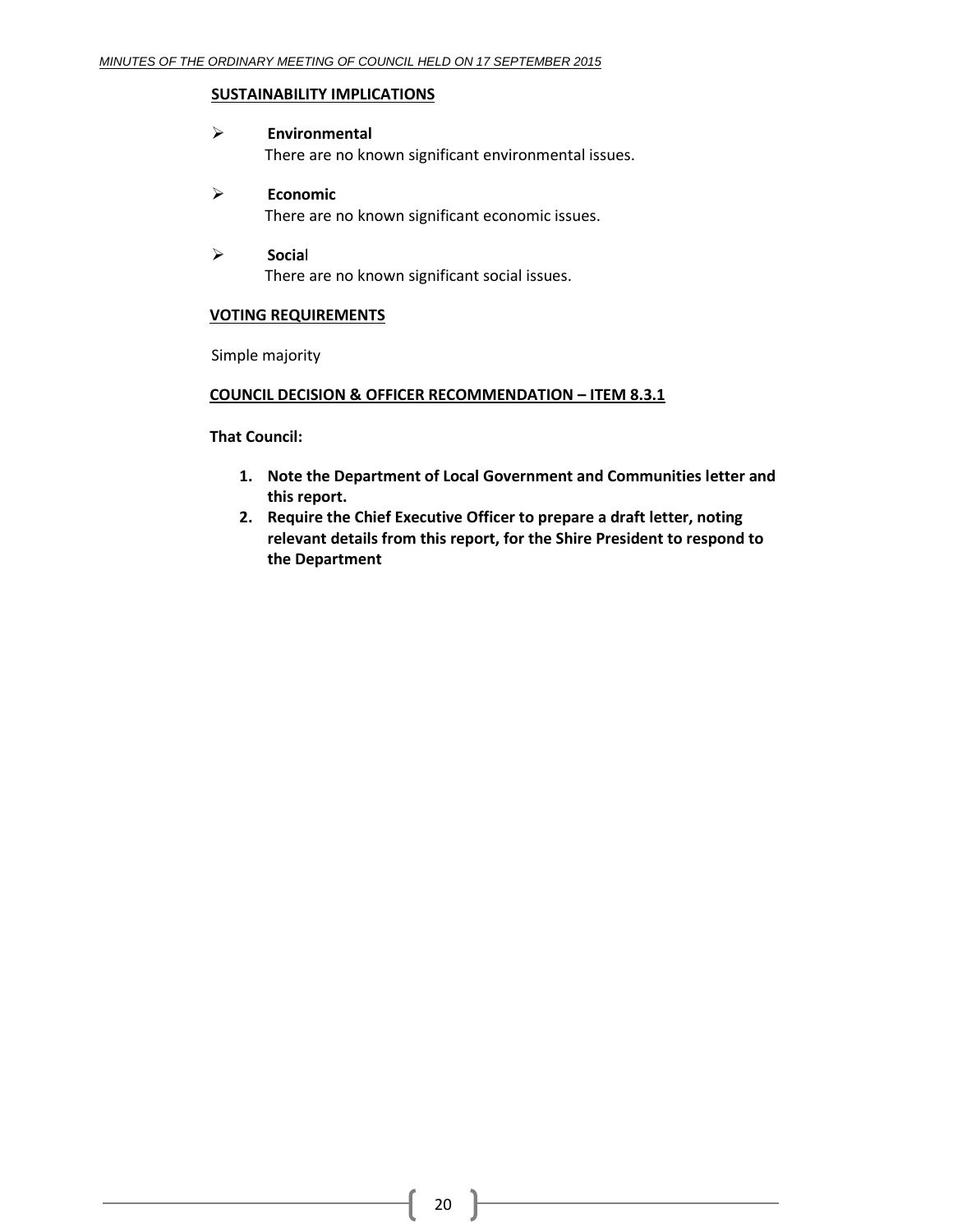#### **COUNCIL DECISION**

**MOVED: Cr Aird SECONDED: Cr Blackburn**

**That the Council adopts enbloc 9.1.1 and 9.1.2.**

**CARRIED 8/0 Res 91/15**

#### <span id="page-20-0"></span>**9 COMMITTEE REPORTS**

<span id="page-20-1"></span>

| Minutes of the Blackwood River Valley Marketing Association<br>9.1.1 |                 |  |  |  |
|----------------------------------------------------------------------|-----------------|--|--|--|
| Location:                                                            | N/A             |  |  |  |
| <b>Applicant:</b>                                                    | N/A             |  |  |  |
| File:                                                                |                 |  |  |  |
| <b>Disclosure of Officer Interest:</b>                               | Nil             |  |  |  |
| Date:                                                                | 19 August 2015  |  |  |  |
| Author:                                                              | Alan Lamb - CFO |  |  |  |
| <b>Attachments:</b>                                                  | Yes – Minutes   |  |  |  |
|                                                                      |                 |  |  |  |

#### **BACKGROUND**

The Blackwood River Valley Marketing Association meeting was held on  $9<sup>th</sup>$ September 2015

Minutes of the meeting are laid on the table and circulated.

**COUNCIL DECISION & OFFICER RECOMMENDATION – Item 9.1.1**

**That the minutes of the Blackwood River Valley Marketing Association meeting be received.**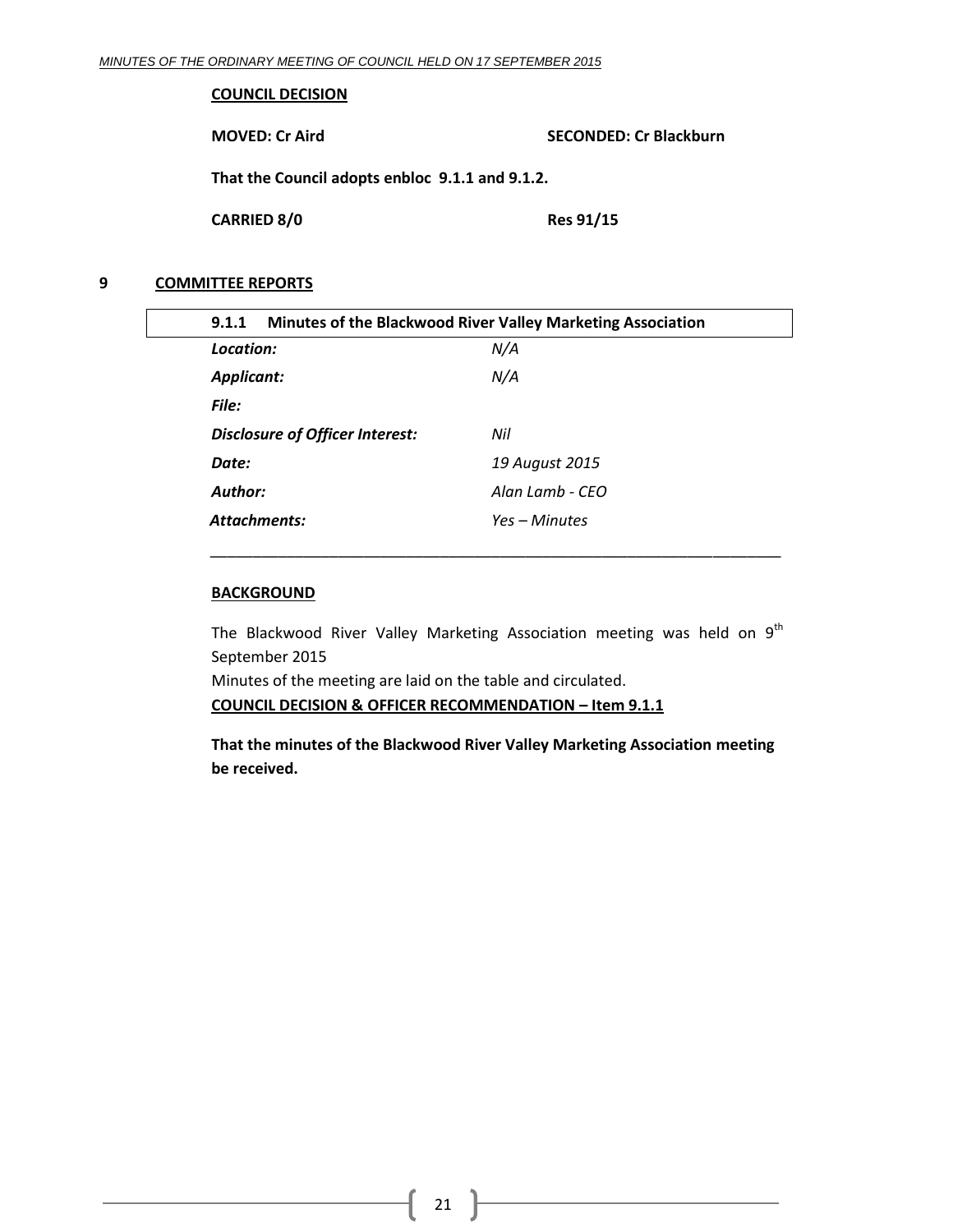<span id="page-21-0"></span>

| Minutes of the Local Emergency Management Committee<br>9.1.2 |  |
|--------------------------------------------------------------|--|
| N/A                                                          |  |
| N/A                                                          |  |
|                                                              |  |
| Nil                                                          |  |
| 10 September 2015                                            |  |
| Alan Lamb - CFO                                              |  |
| Yes – Minutes                                                |  |
|                                                              |  |

#### **BACKGROUND**

The Local Emergency Management Committee meeting was held on 12<sup>th</sup> August 2015.

Minutes of the meeting are laid on the table and circulated.

#### **COUNCIL DECISION & OFFICER RECOMMENDATION – Item 9.1.2**

**That the minutes of the Local Emergency Management Committee be received.**

#### <span id="page-21-1"></span>**10 MOTIONS OF WHICH PREVIOUS NOTICE HAS BEEN GIVEN**

#### <span id="page-21-2"></span>**11 URGENT BUSINESS BY APPROVAL OF THE PRESIDENT OR A MAJORITY OF COUNCILLORS PRESENT**

<span id="page-21-3"></span>**11.1.1 Tender No 15-004 - Supply, delivery and placement of sprayed bitumen, aggregate and asphalt**

| Location:<br><b>Applicant:</b><br><b>File:</b> | N/A                             |
|------------------------------------------------|---------------------------------|
|                                                |                                 |
| Disclosure of Officer Interest:                | None                            |
| Date:                                          | 12 <sup>th</sup> September 2015 |
| Author:                                        | <b>Rob Staniforth-Smith</b>     |
| <b>Authorizing Officer:</b>                    | Alan Lamb                       |
| Attachments:                                   | Qualitative Criteria Assessment |
|                                                |                                 |

#### **SUMMARY**

This report recommends that Council approve the engagement of Malatesta Road Paving for the supply of bituminous products for the 2015-2016 financial year.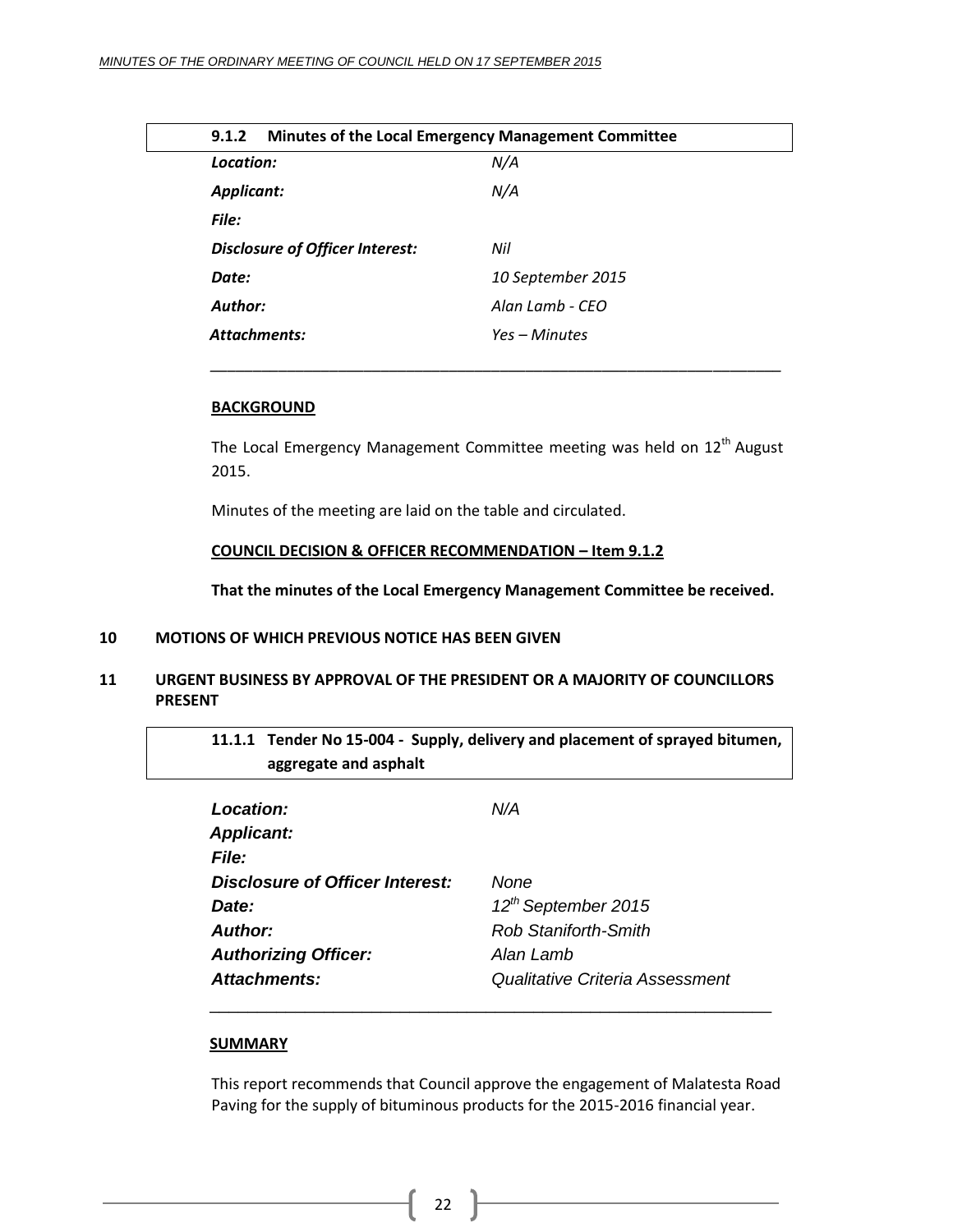Prices were requested for the supply and placement of bituminous products via WALGA's E Quotes.

#### **BACKGROUND**

The Council's purchasing policy, F03, requires that for contracts expected to exceed \$100,000 in value that Council goes to public tender. WALGA's "E Quotes" satisfies the requirements of public tender.

Quotations for the supply and placement of bituminous products, were received from 2 suppliers:

- $\bullet$ Malatesta Road Paving and Hot Mix
- $\bullet$ Fulton Hogan Industries

Tenders were evaluated using a "tender evaluation matrix" supplied to tenderers as part of the tender documents.

The Tender matrix was weighted as follows:

|    | <b>Description of Qualitative Criteria</b>                                     | Weighting |
|----|--------------------------------------------------------------------------------|-----------|
| a) | Demonstrated experience in completing<br>similar projects/supply similar goods | 10%       |
|    | b) Skills and experience of Key Personnel                                      | 10%       |
| C) | Tenderer's resources                                                           | 10%       |
|    | <b>Tendered Price</b>                                                          | 70%       |

The tendered prices have been included in a confidential attachment as the tendered rates are commercially confidential.

The Tendered prices were evaluated by inserting the tenderers rates into Councils estimated quantities that were supplied at tender time.

|    | <b>Description of Qualitative Criteria</b>                                     | <b>Fulton Hogan</b> | <b>Malatesta</b> |
|----|--------------------------------------------------------------------------------|---------------------|------------------|
| a) | Demonstrated experience in completing<br>similar projects/supply similar goods | 10%                 | 10               |
|    | b) Skills and experience of Key Personnel                                      | 10%                 | 10               |
| c) | Tenderer's resources                                                           | 10%                 | 10               |
| d) | <b>Tendered Price</b>                                                          | 68.8                | 70               |
|    | <b>TOTAL</b>                                                                   | 98.8%               | 100%             |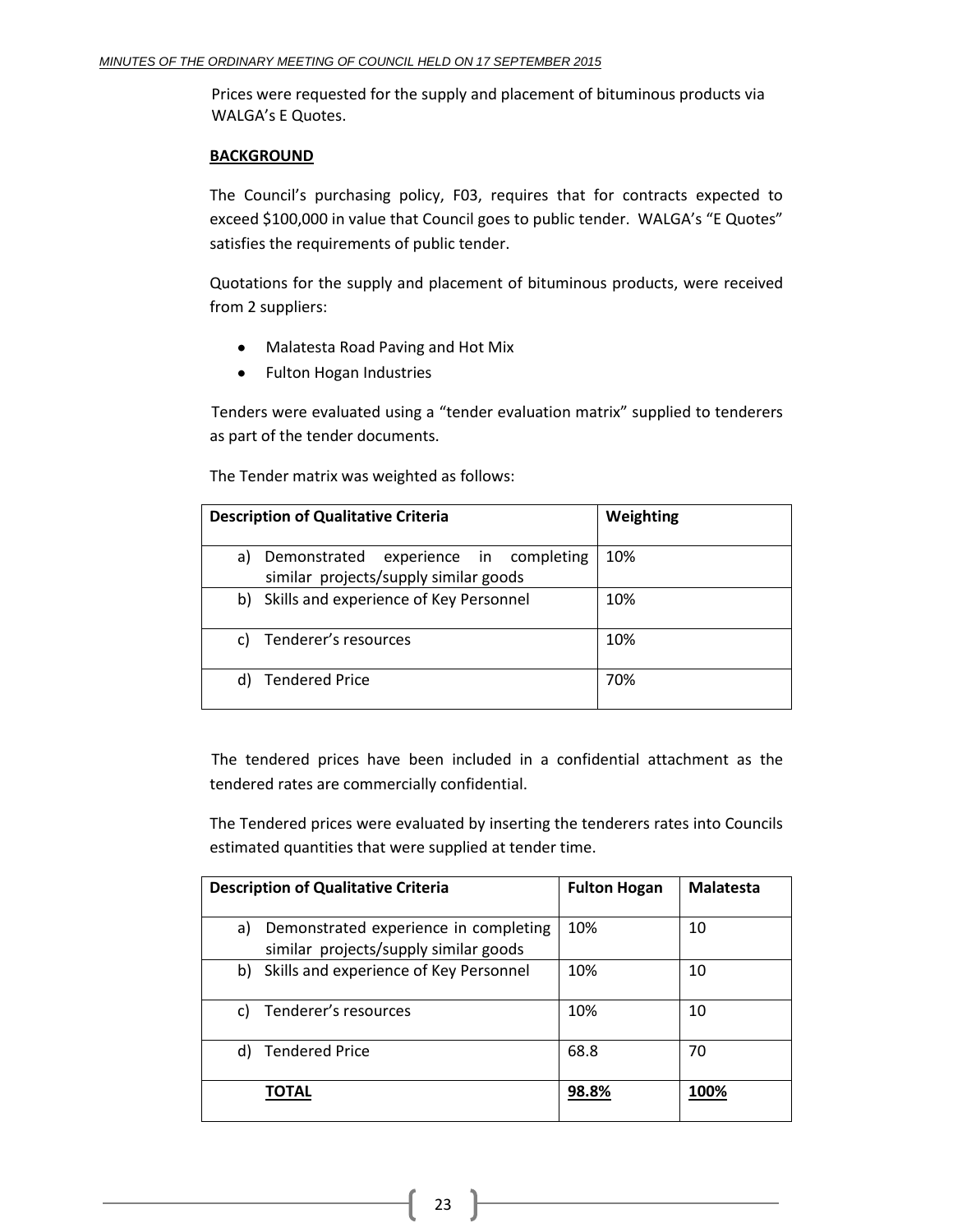#### **COMMENT**

Both Malatesta Road Paving and Fulton Hogan Industries are experienced in the supply, delivery and placement of sprayed bitumen, aggregate and asphalt.

Their tendered prices are very similar (\$6000 difference over \$340,000 or 1.7%), with Malatesta Road Paving being the cheaper of the two.

Council has used Malatesta Road Paving for the past 5 years with no construction issues recorded and as such with Malatesta Road Paving being marginally cheaper than Fulton Hogan, it is recommended that Malatesta Road Paving be awarded the contract.

#### **CONSULTATION**

Nil

#### **STATUTORY OBLIGATIONS**

Nil

#### **POLICY IMPLICATIONS**

Purchasing Policy F03

Estimated value of goods exceeds \$100,000, therefore conduct a public tender.

In this instance WALGA's "E Quotes" satisfies the requirements of a public tender.

#### **BUDGET/FINANCIAL IMPLICATIONS**

Nil. All of the capital road works projects have an estimate for the supply of bituminous products. Both of the submitted tenders fit within this range.

#### **STRATEGIC IMPLICATIONS**

Nil

#### **SUSTAINABILITY IMPLICATIONS**

- **Environmental** There are no known significant environmental issues.
- **Economic** There are no known significant economic issues.
- **Socia**l There are no known significant social issues.

#### **VOTING REQUIREMENTS**

Simple majority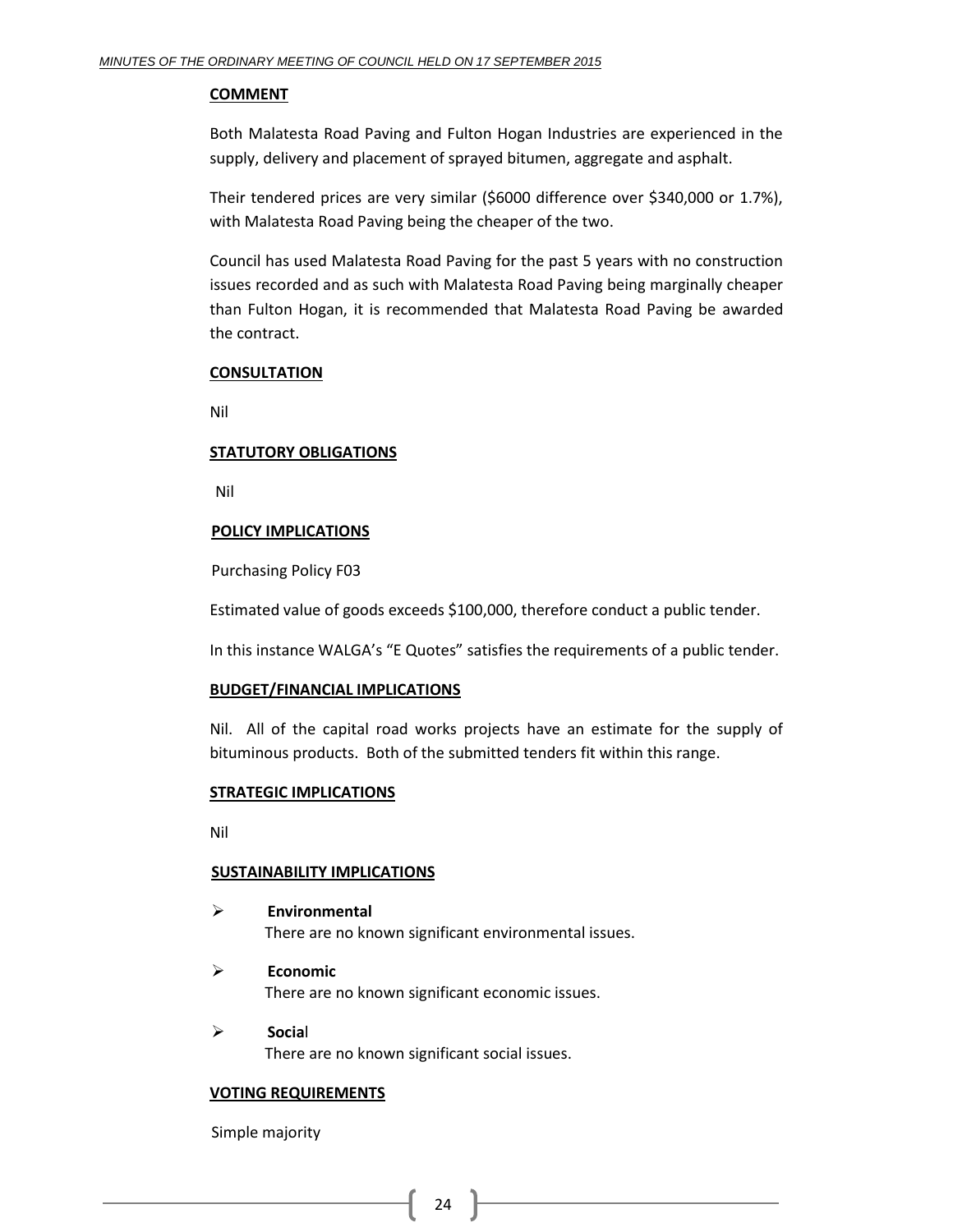#### **COUNCIL DECISION & OFFICER RECOMMENDATION – 11.1.1**

**MOVED: Cr Oversby SECONDED: Cr Blackburn**

**That the quotation submitted by Malatesta Road Paving be accepted for the supply, delivery and placement of bitumen, aggregate and asphalt for the 2015- 2016 financial year.**

**CARRIED 8/0 Res 92/15**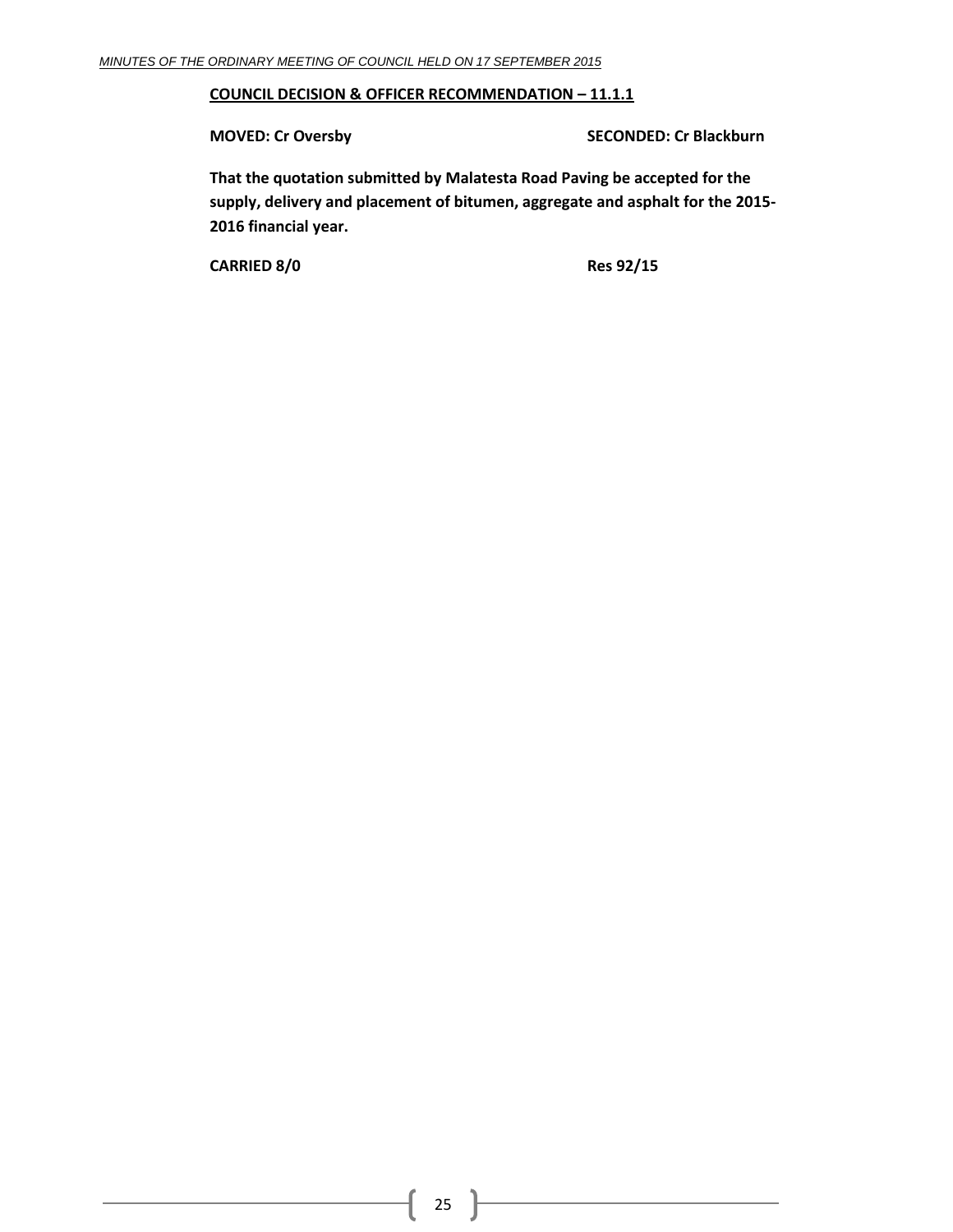#### <span id="page-25-0"></span>**11.1.2 Federal Assistance Grants to Local Government**

| Location:                       | WA                             |
|---------------------------------|--------------------------------|
| <b>Applicant:</b>               | WALGA                          |
| File:                           |                                |
| Disclosure of Officer Interest: | None                           |
| Date:                           | 16 September 2015              |
| Author:                         | Alan Lamb                      |
| <b>Authorizing Officer:</b>     | <b>Chief Executive Officer</b> |
| <b>Attachments:</b>             | letter from WALGA President    |
|                                 |                                |

#### **SUMMARY**

The purpose of this report is to put before Council the request from the President of Western Australian Local Government Association (WALGA), Cr Lynne Craigie (President Shire of East Pilbara), for a Council resolution to support the Australian Local Government Association's (ALGA) campaign to highlight the importance of Federal Assistance Grants (FAGs) to Australian Local Governments.

#### **BACKGROUND**

The attached letter refers to an earlier request from ALGA for letters of support. It appears that the previous request was made in May 2015 and that to date 50 (36%) of 140 WA Local Governments have passed the requested resolution. ALGA was hoping for a 90% response from all Local Governments in the country.

The new WALGA President, Cr Lynn Craigie, is urging all of the Council's, that have not already done so, to pass a resolution along the lines of that contained in the attachment to her letter.

#### **COMMENT**

The total amount of FAGs funding for Australian Local Governments was subjected to an indexation freeze for three years from 2014/15. So whilst costs will escalate at in the order of 13% over the three years, the total pool of funding will not increase. The compounding affect of this is that from 2017/18 there will be a permanent reduction in the base FAGs of 13%.

FAGs, or what ever it was called till the early to mid 70s, was tied to a Federal tax (income tax from memory). That is Local Government received a percentage of the Federal Government's income, from a specific source, and so was guaranteed a set share of the ever-increasing taxation pie. Since the move from a percentage share of income to an amount determined each year (Commonwealth Grants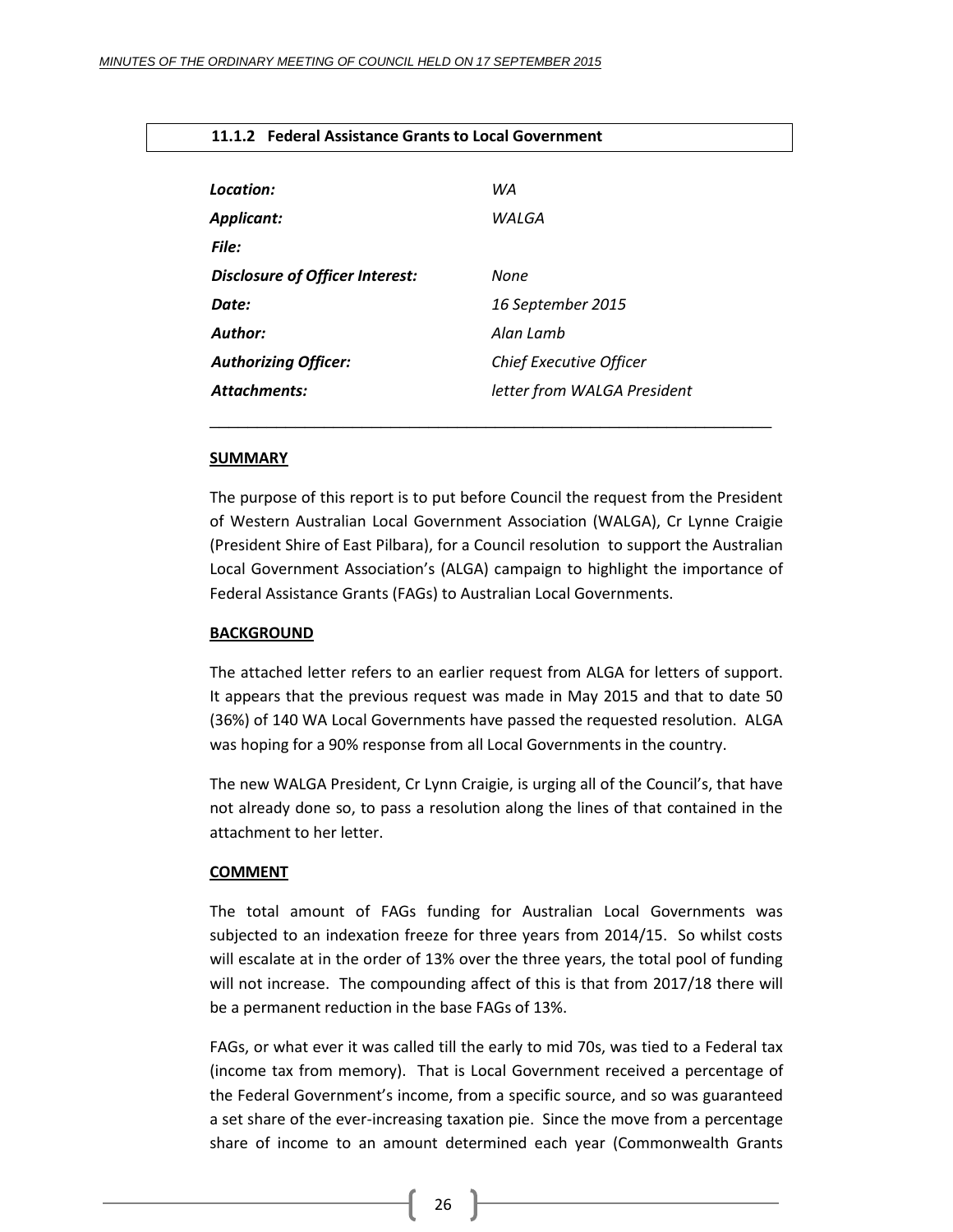Commission) the real value of FAGs funding has not kept pace with what the previous system would have provided. Never the less, the FAGs funding is vital to most rural Council's. This Council's allocation for 14/15 and 15/16 are as follows:

|                        | 2014/15   | 2015/16   |
|------------------------|-----------|-----------|
| <b>General Purpose</b> | \$472,200 | \$498,361 |
| Roads                  | \$642,549 | \$633,132 |

The other important aspect of these grants is that the funding is largely untied. That is the General Purpose portion may be applied to any expenditure and the only tie on the Roads portion is that it is spent on roads (maintenance or capital). This is significant benefit to Council's as there is less leakage to administration costs to cover funding applications, periodic reports and final acquittals (there is still the annual road information return to the WA Grant Commission but this consumes far less resources than meeting tied grant funding requirements does).

It will be noted that the grant funding for Boyup Brook for 15/16 has varied from 14/15. This is because whilst the pool of funding was frozen, the Commonwealth Grants Commission determines the portion for each State and then the State Grants Commission determines what each Council will get. Some of the general purpose funding is distributed based on population. For the balance, the WA Grants Commission uses a balanced budget calculation that determines each Council's expenditure requirements and ability to raise funds, based on a number of formulas, and comes up with the funding shortfall. It then aggregates the shortfall for all Councils, compares this to the total received for the State and apportions the grant pool based on the percentage grant pool is of the calculated requirement (the grant is always less than the requirement). As Councillors may recollect, the Grants Commission amended its calculations some time ago resulting in a significant increase for Boyup Brook. But in order to minimise the impact on all Council's, the adjustment was to be brought in over a number of years. So the general purpose grant increased from 14/15 to 15/16 and is expected to increase again next year.

With regard to the roads grant, this is subject to changes in all Council's road inventories. The balanced budget process ignores actual income and expenditure and, in the case of roads determines the annual expenditure requirements for various road construction types and then applies this to the road inventory data supplied, by the Councils to Main Roads, to come up with a funding requirement. The road grant went down in 15/16 indicating changes to other Council's road inventory resulted in a greater need elsewhere.

The foregoing is a simplified explanation that ignores the factors that can be applied to modify the expenditure requirement. Staying with roads for an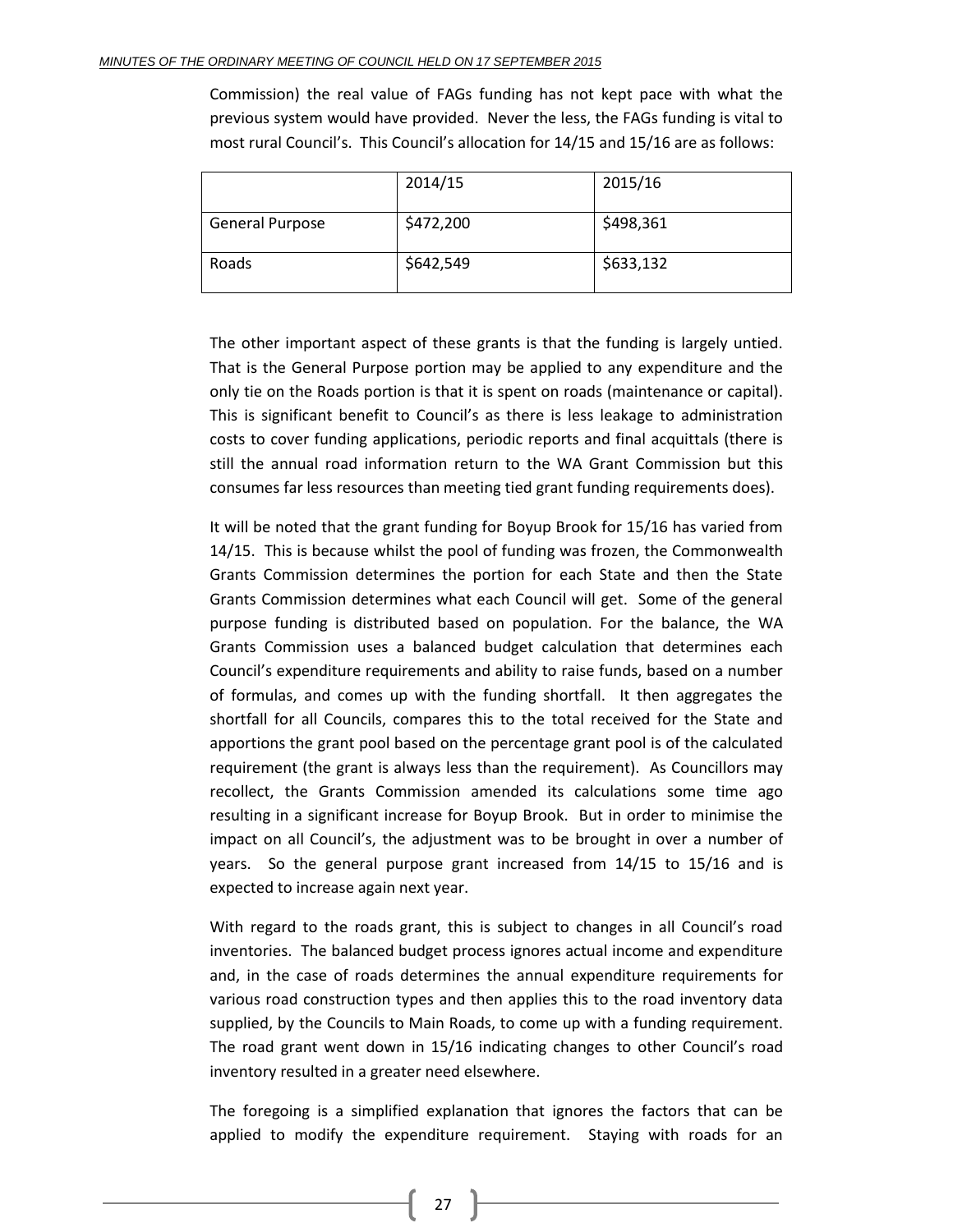example, salt affected sections of road cost more to maintain than a standard gravel road and so a disability factor is applied to the calculation.

Whilst the thrust of the campaign regarding FAGs is directed at the freeze in indexation, there is also the recognition factor that perhaps has been lacking. The requested resolution seeks to address this. It is noted that recognition is a requirement for all tied funding but not in this significant funding source. Council's annual operating revenue is generally around \$5m, FAGs, at over \$1m, is 20% of this.

It is recommended that Council passes the resolution as requested by the WALGA President.

#### **CONSULTATION**

Another Shire and Council staff.

#### **STATUTORY OBLIGATIONS**

Nil

#### **POLICY IMPLICATIONS**

Nil

#### **BUDGET/FINANCIAL IMPLICATIONS**

Nil

#### **STRATEGIC IMPLICATIONS**

FAGs funding is vary significant and perhaps warrants the level of recognition sought. It is vital that this source of income continue and that it keeps pace with costs as a minimum.

#### **SUSTAINABILITY IMPLICATIONS**

- **Environmental** There are no known significant environmental issues.
- **Economic** There are no known significant economic issues.
- **Socia**l There are no known significant social issues.

#### **VOTING REQUIREMENTS**

Simple majority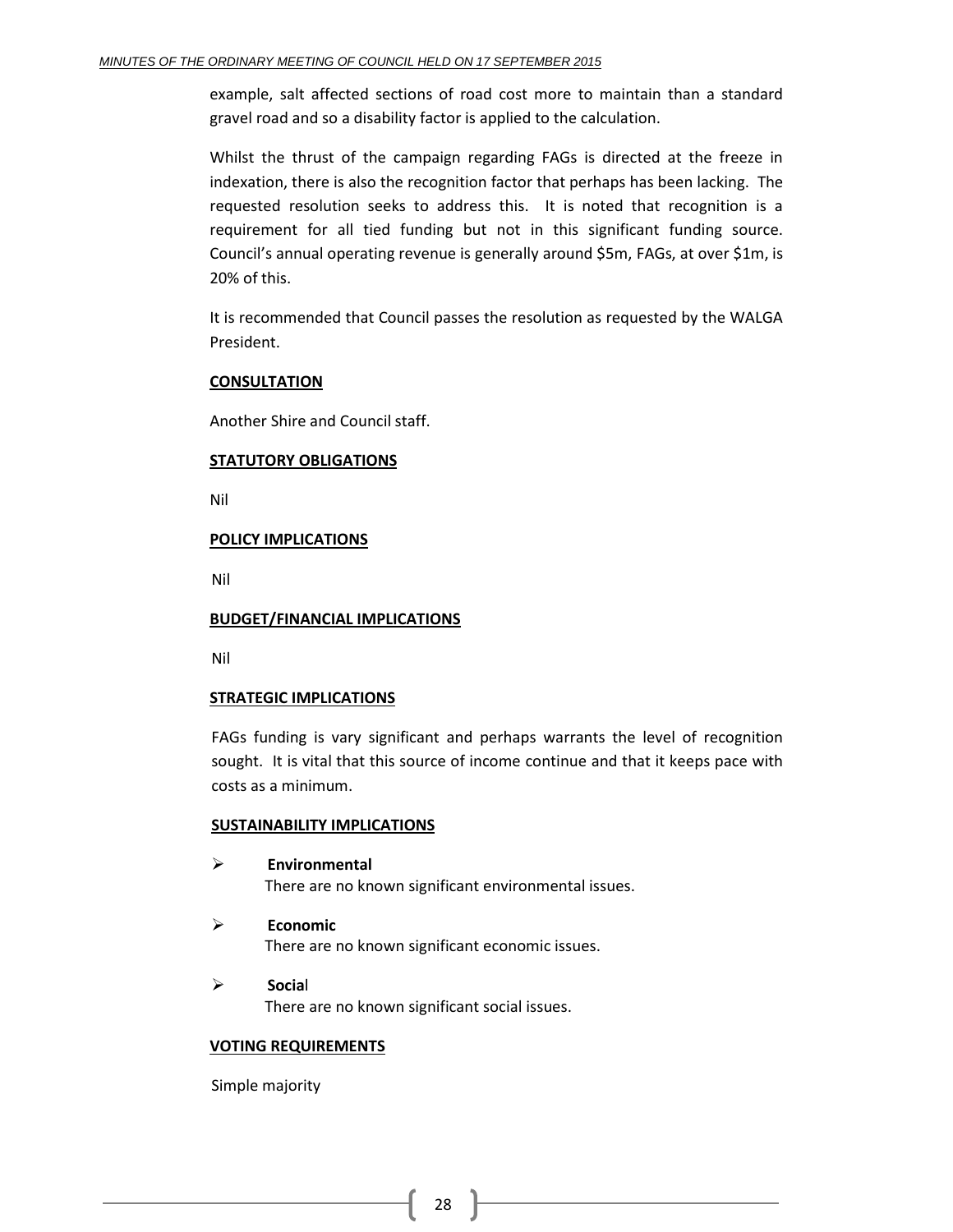#### **COUNCIL DECISION & OFFICER RECOMMENDATION – ITEM 11.1.2**

**MOVED: Cr Aird SECONDED: Cr Imrie**

**That Council:**

- **1. Acknowledges the importance of federal funding through the Financial assistance Grants program for the continued deliver of Council services and infrastructure,**
- **2. Acknowledges that the Council received \$1.1M in 2014/15; and**
- **3. Will ensure that this federal funding, and other funding provided by the Federal Government under relevant grant programs, is appropriately identified as Commonwealth grant funding in Council publications, including annual reports.**

| <b>CARRIED 8/0</b> | Res 93/15 |
|--------------------|-----------|
|--------------------|-----------|

<span id="page-28-0"></span>**11.1.3 Material Variance levels in 2015-16 statements of financial activity**

| Location:                              | Not applicable                                     |
|----------------------------------------|----------------------------------------------------|
| Applicant:                             | Not applicable                                     |
| File:                                  | FM/9/002                                           |
| <b>Disclosure of Officer Interest:</b> | None                                               |
| Date:                                  | 13 September 2015                                  |
| Author:                                | Stephen Carstairs – Director Corporate<br>Services |
| <b>Authorizing Officer:</b>            | Alan Lamb - Chief Executive Officer                |
| <b>Attachments:</b>                    | None                                               |

#### **SUMMARY**

This matter is brought before Council to consider and adopt those material variance levels that will be applicable in 2015-16 statements of financial activity reporting.

*\_\_\_\_\_\_\_\_\_\_\_\_\_\_\_\_\_\_\_\_\_\_\_\_\_\_\_\_\_\_\_\_\_\_\_\_\_\_\_\_\_\_\_\_\_\_\_\_\_\_\_\_\_\_\_\_\_\_\_\_\_\_\_\_\_\_\_*

#### **BACKGROUND**

The *Local Government (Financial Management) Regulations 1996* require that in each financial year, a local government will adopt a percentage or value to be used in statements of financial activity for reporting material variances. The Australian Accounting Standards Board (AASB 1031) defines 'material' financial events as follows:

*"Omissions or misstatements of items are material if they could, individually or collectively, influence the economic decisions of users taken on the basis of the financial statements. Materiality depends on the size and nature of the*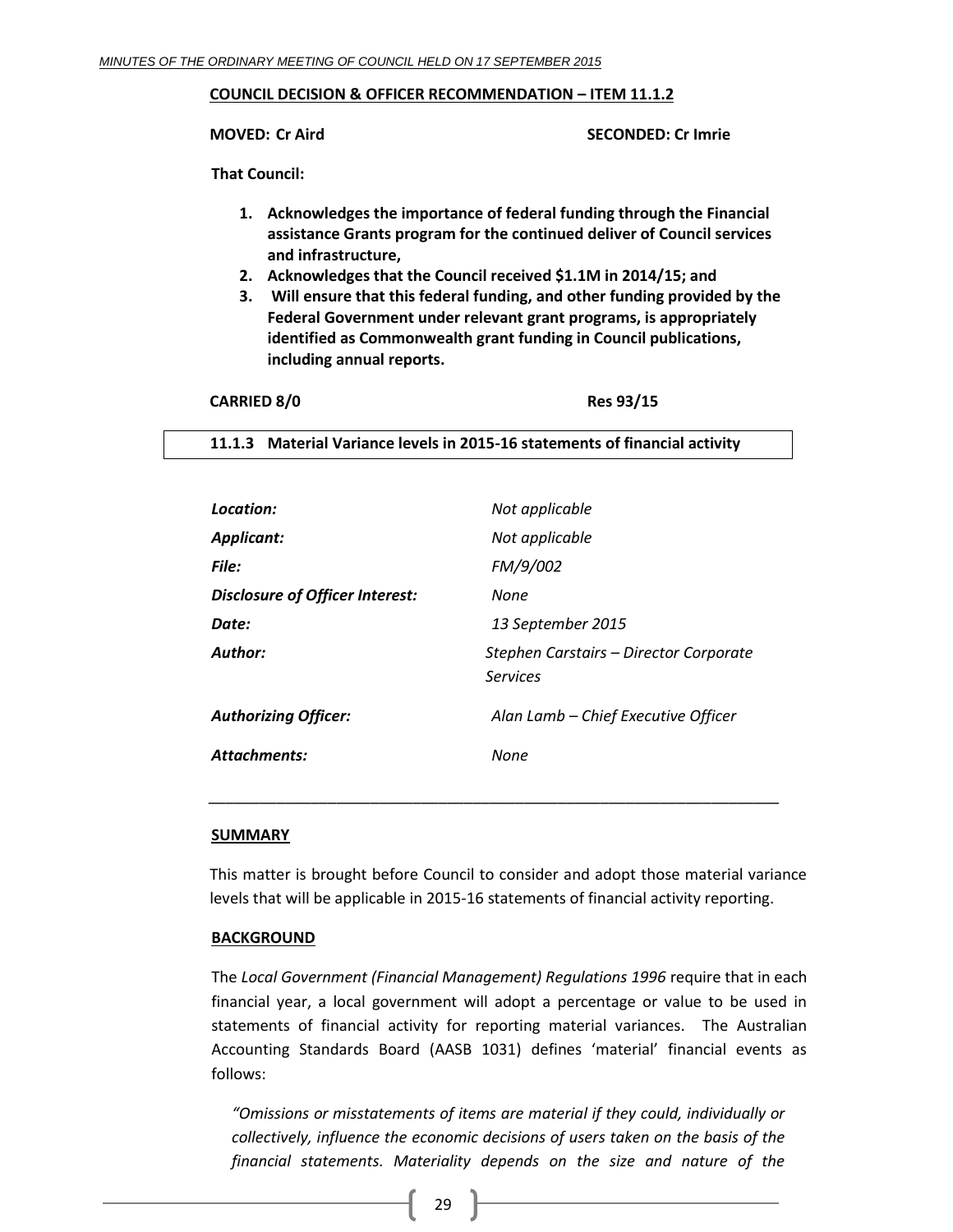*omission or misstatement judged in the surrounding circumstances. The size or nature of the item, or a combination of both, could be the determining factor."*

#### **COMMENT**

As not-for-profit entities (like local governments) primarily concern themselves with the achievement of objectives, such as service delivery, rather than the generation of profit, it may not be so much appropriate to assess materiality by reference to profit or loss. Rather, it may be more meaningful in a local government setting to consider business units, or even activity statements, as a whole and to seek to recognize those factors which indicate deviations from normal activities e.g. such as a reversal of a trend.

For a number of years the shire set material variances such that any variation which exceeds 5% or \$1,000 shall be reported. No minimum budget amount has been recognized. Then in 2014-15 material variances for expense line items (jobs and/or accounts), were recognized as follows:

where budget is exceeded by more than 10% or by more than \$1,000, for year-to-date budgets (i.e. budgets to the end of the month) which are greater than \$5,000.

For income line items material variances shall be recognized for amounts:

less than 90%, or less by more than \$1,000, for budgets to the end of the month which are greater than \$5,000.

The objective of the proposed approach is to cause officers to focus more so on substantial budgets (year–to-date of more than \$5,000) that are trending toward over expenditure, and equally as important – to focus on those areas that are trending toward under recovery of revenue. It is proposed that 2015-16 material variances remain the same as 2014-15.

#### **CONSULTATION**

Alan Lamb - Chief Executive Officer

#### **STATUTORY OBLIGATIONS**

AASB 1031 *Materiality*.

Regulation 34.(5) of the *Local Government (Financial Management) Regulations 1996*.

#### **POLICY IMPLICATIONS**

Nil

#### **BUDGET/FINANCIAL IMPLICATIONS**

Not applicable